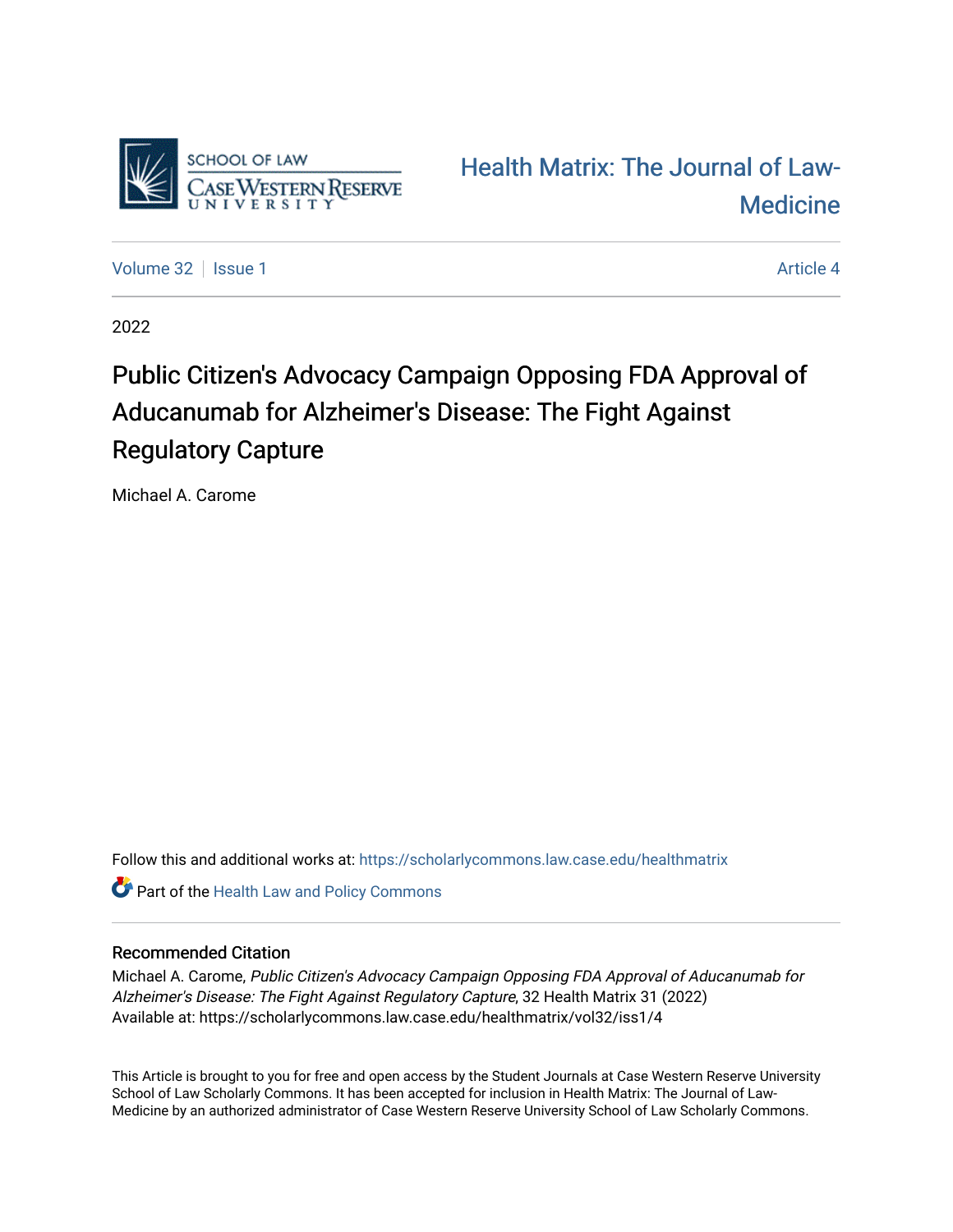Health Matrix·Volume 32·2022

THE OLIVER C. SCHROEDER, JR. SCHOLAR-IN- RESIDENCE LECTURE

## PUBLIC CITIZEN'S ADVOCACY CAMPAIGN OPPOSING FDA APPROVAL OF ADUCANUMAB FOR ALZHEIMER'S DISEASE: THE FIGHT AGAINST REGULATORY CAPTURE†

## *Michael A. Carome, M.D.*††

Good afternoon - I am honored to give this year's Oliver C. Schroeder, Jr. Scholar-in-Residence Lecture.

For 50 years, Public Citizen's Health Research Group, which was founded by my colleague Dr. Sidney Wolfe, has engaged in independent, research-based advocacy targeting the Food and Drug Administration (FDA) and the pharmaceutical industry. In testimony before hundreds of FDA advisory committee meetings, we have opposed approval of numerous new drugs that, in our judgment, had unfavorable risk-benefit profiles. Through citizen petitions to the FDA, we have sought the removal of more than 40 drug products from the market because they were too dangerous and the addition of stronger warnings to the labeling for several dozen other drugs. In many cases, the agency granted our petitions.1

- †† Director, Public Citizen's Health Research Group
- 1. For examples of the Food and Drug Administration granting in full or in part a petition from Public Citizen's Health Research Group, see Letter from Janet Woodcock, Dir., Ctr. for Drug Evaluation & Rsch., to Sidney M. Wolfe, Pub. Citizen's Health Rsch. Grp., (July 23, 2018) (on file with the U.S. Food & Drug Admin.) (granting in part our December 6, 2017, petition to place cesium chloride on list of bulk drug substances that present significant safety risks and therefore may not be compounded under the agency's interim

<sup>†</sup> Edited from the annual Oliver C. Schroeder, Jr. Scholar-in-Residence Lecture sponsored by the Law-Medicine Center on October 4, 2021, at Case Western Reserve University School of Law. This version has been edited for publishing purposes and does not contain the lecture in its entirety. The full transcript is on file with the editors of Health Matrix. Please direct all inquiries to hmatrix@case.edu.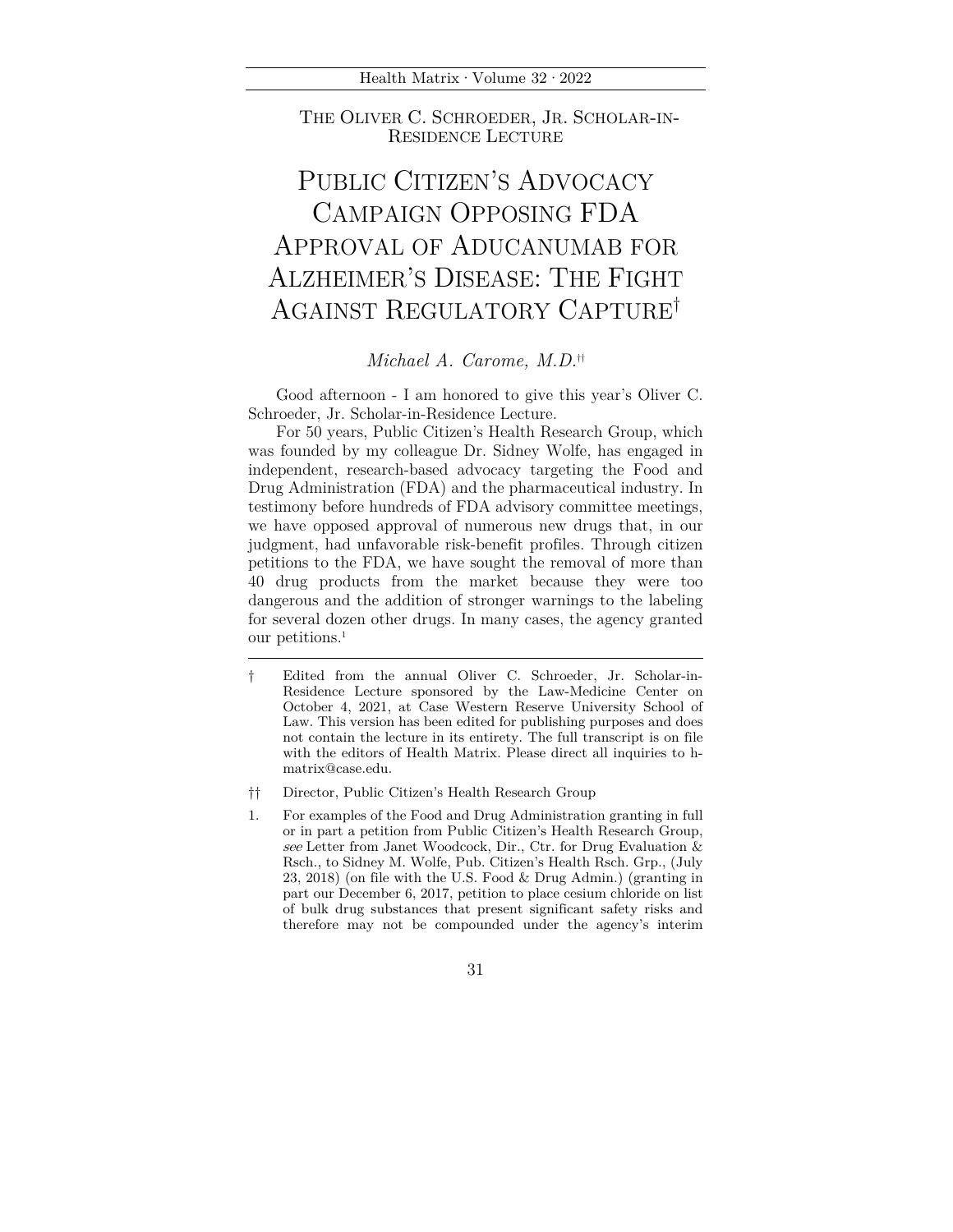Today, I would like to tell the story of drugmaker Biogen's development of aducanumab for the treatment of Alzheimer's disease; the FDA's unprecedented, inappropriately close collaboration with the company before and after the submission of its biologics license application (BLA) for the drug; and the agency's subsequent approval of the drug under the Accelerated Approval pathway.2 I will describe our group's advocacy campaign over the past year opposing FDA approval of aducanumab and seeking to hold the agency accountable for its

2. News Release, U.S. Food & Drug Admin., FDA Grants Accelerated Approval for Alzheimer's Drug (June 7, 2021), https:// www.fda.gov/news-events/press-announcements/fda-grantsaccelerated-approval-alzheimers-drug [https://perma.cc/HT5G-PQHU].

guidance); Letter from Janet Woodcock, Dir., Ctr. for Drug Evaluation & Rsch., to Sammy Almashat, Researcher, Pub. Citizen's Health Rsch. Grp. (Aug. 7, 2017) (on file with the U.S. Food & Drug Admin.) (granting our December 21, 2016, petition to require that the label of repaglinide-containing medications include information on a serious drug-drug interaction with clopidogrel that could result in severe hypoglycemia); Letter from Janet Woodcock, Dir., Ctr. for Drug Evaluation & Rsch, to Sidney M. Wolfe & Michael A. Carome, Pub. Citizen's Health Rsch. Grp. (Aug. 4, 2014) (on file with the U.S. Food & Drug Admin.) (granting in part our Oct. 26, 2011, petition to require a boxed warning in the label for the antibiotic Tygacil); Letter from Janet Woodcock, Dir., Ctr. for Drug Evaluation & Rsch., to Eric Nellis et al., Pub. Citizen's Rsch. Grp. & Helge L. Waldum, Trondheim University Hospital (Oct. 31, 2014) (on file with the U.S. Food  $\&$ Drug Admin.) (granting in part our August 23, 2011, petition to require the addition of boxed warnings and other safety information to the labels of all proton pump inhibitors); Letter from Janet Woodcock, Dir., Ctr. for Drug Evaluation & Rsch., to Sidney M. Wolfe, Dir., Pub. Citizen's Health Rsch. Grp. (Jan. 5, 2011) (on file with the U.S. Food & Drug Admin.) (granting our December 3, 2009, petition to ban the weight loss drug Meridia (sibutramine)); Letter from Janet Woodcock, Dir., Ctr. for Drug Evaluation & Rsch., to Arnold L. Widen & Babs Waldman, Ill. Att'y Gen.'s Off. & Jay Parkinson & Sidney M. Wolfe, Pub. Citizen's Health Rsch. Grp. (July 24, 2008) (on file with the U.S. Food & Drug Admin.) (granting in part our August 29, 2006, petition to, among other things, add a boxed warning to the product labeling of all fluoroquinolone antibiotics about the risk of tendinopathy and tendon rupture).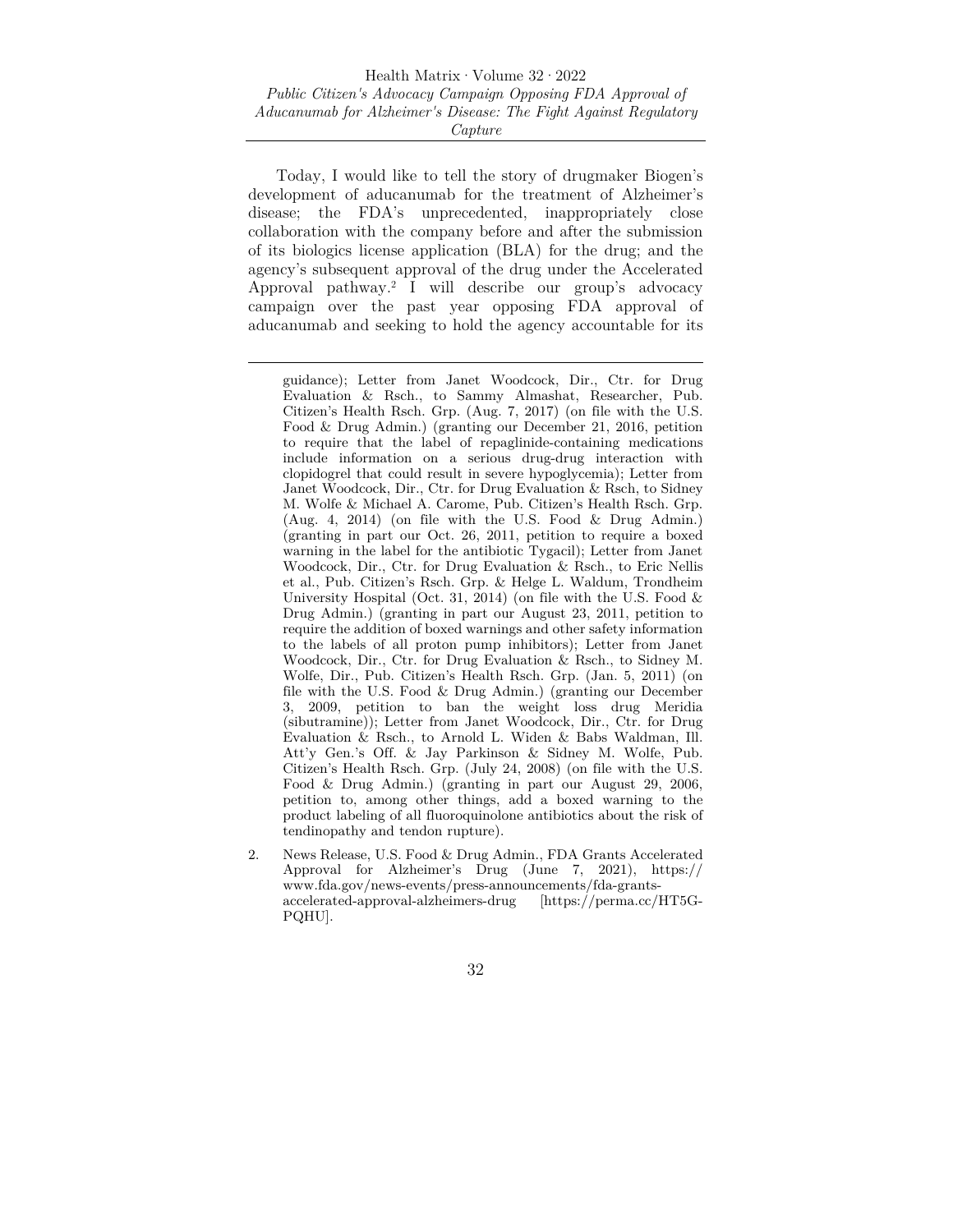inappropriately close collaboration with Biogen and for its reckless decision to approve the drug — one of the worst decisions in the agency's history. I will present events regarding the development and review of aducanumab as they become publicly known. I will conclude with some reflections on how the FDA reached this new low point as a regulatory agency.

#### *Background on Aducanumab*

Aducanumab is a recombinant human monoclonal antibody targeting amyloid-beta multimers.3 The drug was developed primarily by Biogen, in partnership with Eisai, as a treatment of Alzheimer's disease.4

Like the prior 22 unsuccessful experimental drugs targeting amyloid-beta that were pursued as potential treatments for Alzheimer's disease over the past two decades, use of aducanumab is predicated on the still-unproven "amyloid hypothesis," which was introduced in the early 1990s and posits that deposition of amyloid plaques in the brain *causes* the neuronal degeneration seen in Alzheimer's disease.<sup>5</sup>

After completing two phase 1 trials of aducanumab (Study 101 and Study 103), Biogen in 2015 launched two identical phase 3, randomized, double-blind, placebo-controlled clinical trials to evaluate the safety and efficacy of two dosing regimens of aducanumab (Study 301 [ENGAGE] and Study 302 [EMERGE]).6 By early 2019, Studies 301 and 302 each had

- 4. Biogen and Eisai Discontinue Phase 3 ENGAGE and EMERGE Trials of Aducanumab in Alzheimer's Disease, BIOGEN (Mar. 21, 2019) [hereinafter *Biogen and Eisai Discontinue Phase 3*], https://investors.biogen.com/news-releases/news-release-details/ biogen-and-eisai-discontinue-phase-3-engage-and-emerge-trials [https://perma.cc/E7S6-GSDX].
- 5. Abass Alavi et al., Suboptimal Validity of Amyloid Imaging-Based Diagnosis and Management of Alzheimer's Disease: Why it is Time to Abandon the Approach, 47 EUR. J. NUCL. MED. MOL. IMAGING 2, 225-30 (2019).
- 6. U.S. FOOD & DRUG ADMIN., COMBINED FDA AND APPLICANT PCNS DRUGS ADVISORY COMMITTEE BRIEFING DOCUMENT (2020) [hereinafter COMBINED FDA AND APPLICANT BRIEFING DOCUMENT].

<sup>3.</sup> Francesco Panza et al., Emerging Drugs to Reduce Abnormal *β*amyloid Protein in Alzheimer's Disease Patients, 21(4) EXPERT OPINION ON EMERGING DRUGS 377, 385 (2016).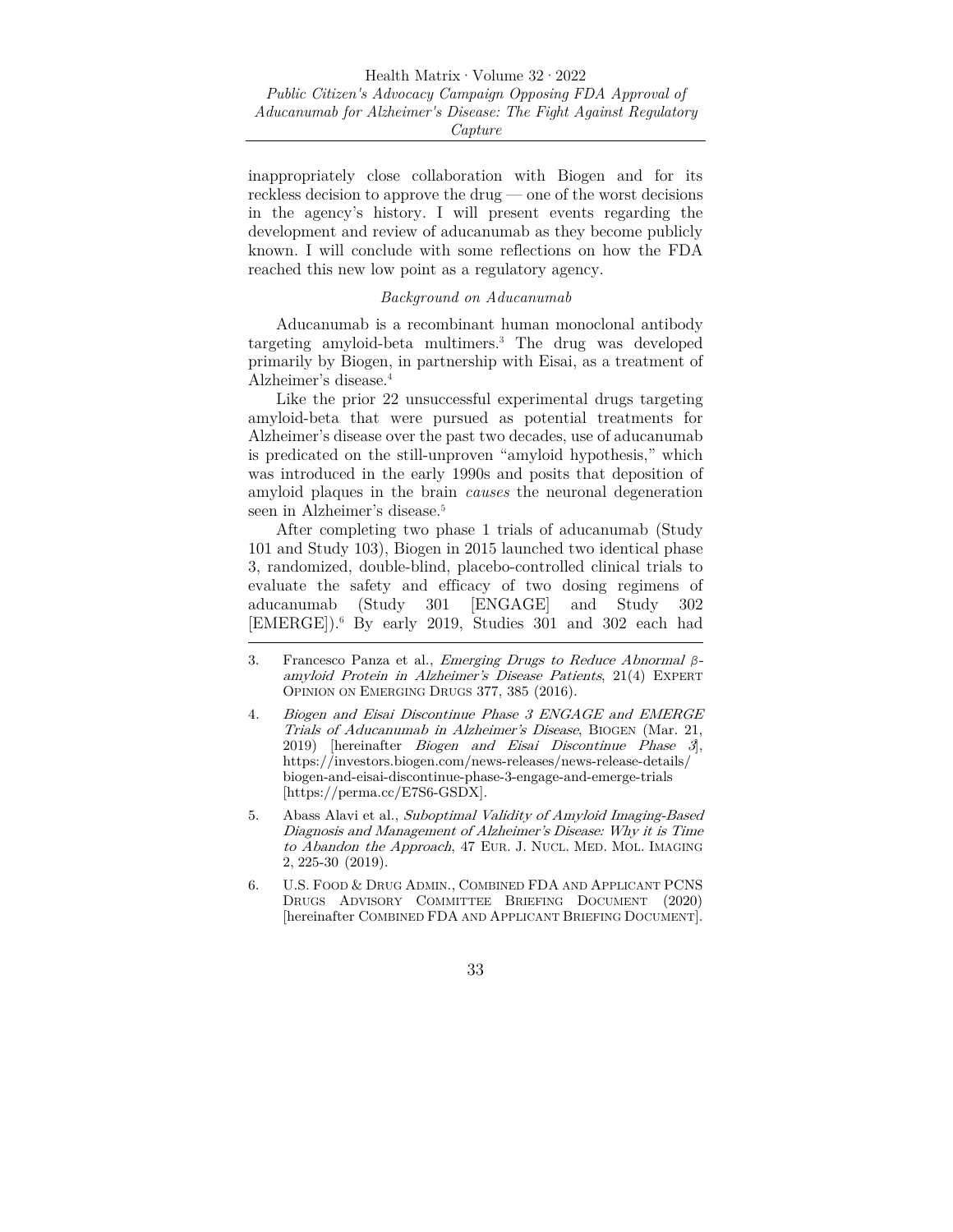enrolled approximately 1,650 subjects with mild cognitive impairment attributed to Alzheimer's disease or mild Alzheimer's disease dementia.7

On March 21, 2019, Biogen and its partner Eisai announced the decision to terminate both pivotal phase 3 trials after a prespecified interim futility analysis by an independent datamonitoring committee indicated that the trials were unlikely to meet their primary efficacy endpoint upon completion.8 That action should have marked the end of aducanumab as a potential treatment for Alzheimer's disease, at least as it pertained to the studies thus far completed.

#### *Subsequent Unprecedented Close Collaboration Between the FDA and Biogen*

Following this, on October 22, 2019, Biogen shocked the medical community when it announced in another press release plans to seek FDA approval for aducanumab based on a series of post hoc analyses of data from Studies 301 and 302, including additional data collected after the announced termination of the trials.9 The company stated in the press release that new analyses had been "conducted by Biogen in consultation with the FDA."<sup>10</sup>

On December 5, 2019, Biogen presented topline results of Studies 301 and 302 at the Clinical Trials on Alzheimer's Disease 2019 conference. The post hoc analyses conducted by Biogen in collaboration with the FDA showed that in Study 301 aducanumab at both the low and high dosing regimens did *not* show improvement in the trial's primary efficacy endpoint, whereas in Study 302 the drug at only the high dosing regimen resulted in small, statistically significant — but not clinically meaningful — improvement in the primary efficacy endpoint.<sup>11</sup>

<sup>7</sup>. Id.

<sup>8</sup>. Biogen and Eisai Discontinue Phase 3, supra note 4.

<sup>9</sup>. Biogen Plans Regulatory Filing for Aducanumab in Alzheimer's Disease Based a New Analysis of Larger Dataset From Phase 3 Studies, BIOGEN (Oct. 22, 2019), https://investors.biogen.com/ news-releases/news-release-details/biogen-plans-regulatory-filingaducanumab-alzheimers-disease [https://perma.cc/LG4M-ACHT].

<sup>10</sup>. Id.

<sup>11</sup>. EMERGE and ENGAGE Topline Results: Two Phase 3 Studies to Evaluate Aducanumab in Patients with Early Alzheimer's Disease,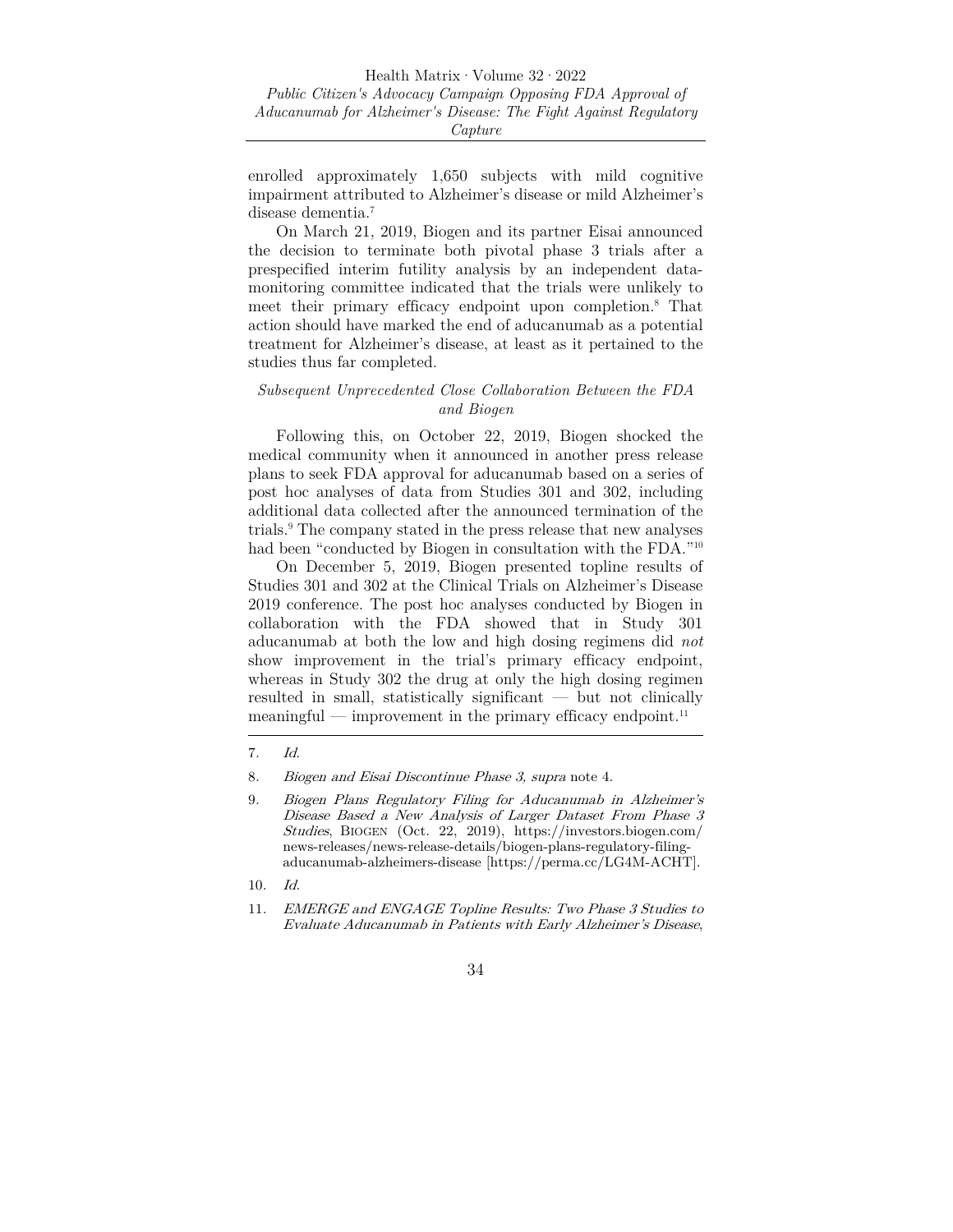In a July 8, 2020, press release publicizing the completion of its BLA submission for aducanumab to the FDA, Biogen noted that the "submission followed ongoing collaboration with the FDA."12

On November 4, 2020, the FDA posted on its website the briefing documents for the agency's Peripheral and Central Nervous System (PCNS) Drugs Advisory Committee meeting on November 6, 2020. Disturbingly, the primary briefing document for the meeting had been written jointly by the FDA and Biogen, with most content apparently written by the company.<sup>13</sup>

In our experience attending or participating in hundreds of FDA advisory committee meetings, we could not recall ever seeing an advisory committee meeting briefing document that was explicitly written jointly by the FDA and the sponsor of the medical product being considered by the committee.

The joint advisory committee briefing document revealed further details of the close collaboration that had occurred between the FDA and Biogen following the company's March 2019 decision to terminate the phase 3 trials of aducanumab. For example, the briefing document stated that Biogen had a June 2019 meeting with the FDA that included a discussion of post hoc analyses of data from Study 302 conducted after termination of the study showing apparently positive results.14 According to Biogen, the FDA stated the following at this meeting:

It is imperative that extensive resources be brought to bear on achieving a maximum understanding of the existing data. Given the wholly unique situation that is the current state of the aducanumab development program . . . , those

14. Id.

BIOGEN (Dec. 5, 2019), https://investors.biogen.com/static-files/ ddd45672-9c7e-4c99-8a06-3b557697c06f [https://perma.cc/8KA5- 67KM].

<sup>12</sup>. Biogen Completes Submission of Biologics Licensing Application to FDA for Aducanumab as a Treatment for Alzheimer's Disease, BIOGEN (July 8, 2020), https://investors.biogen.com/newsreleases/news-release-details/biogen-completes-submissionbiologics-license-application-fda [https://perma.cc/6PL4-2BXZ].

<sup>13.</sup> COMBINED FDA AND APPLICANT BRIEFING DOCUMENT, supra note 6.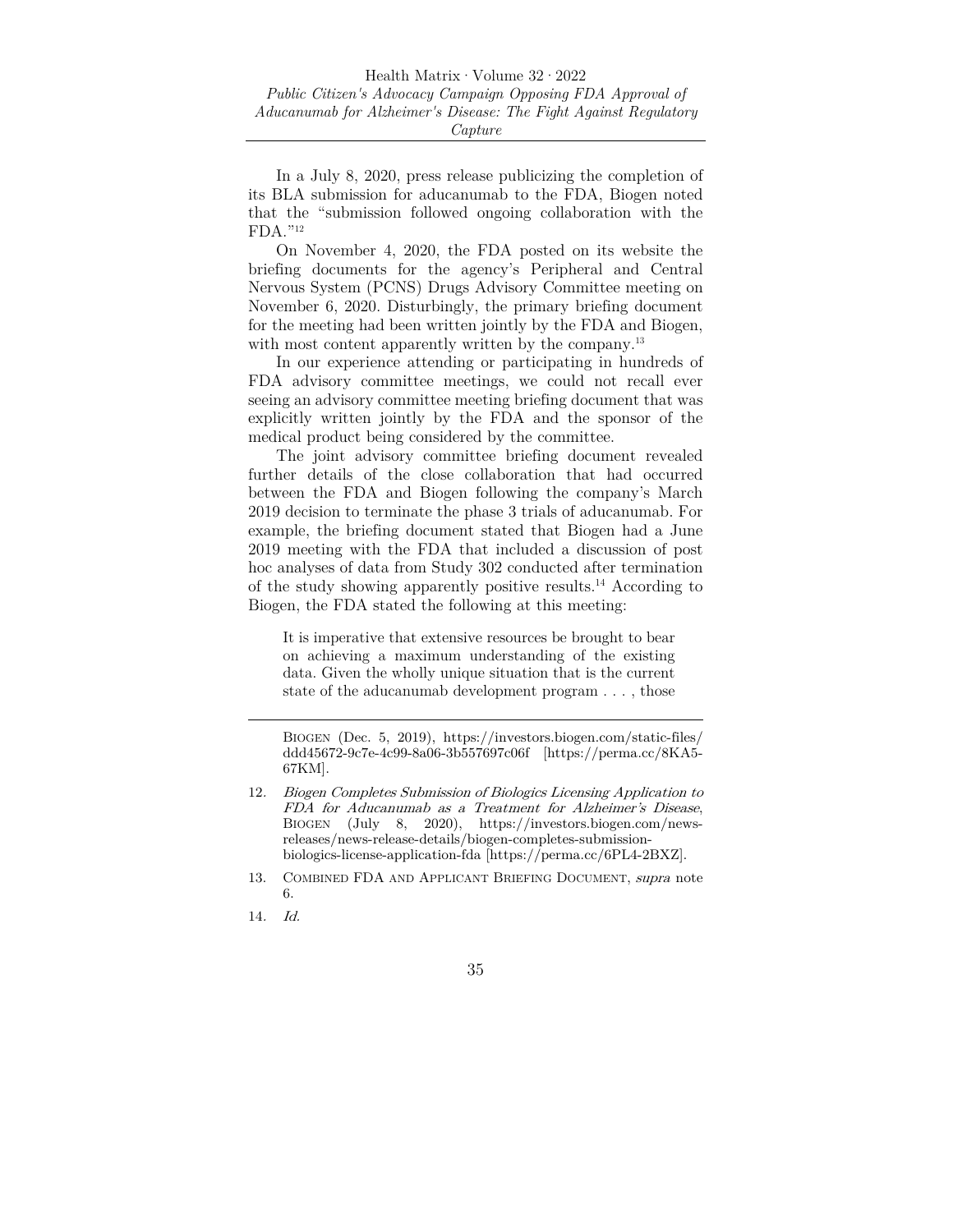further analyses would best be conducted as part of a bilateral effort involving the Agency and sponsor, i.e., through a 'workstream' or a 'working group'  $\,$  collaboration.  $^{15}$ 

Of note, key details regarding the extent of this FDA-Biogen collaboration would not become known until after the FDA approved aducanumab in June 2021.

Typically, sponsors conduct their own statistical analyses of clinical trial data supporting new drug applications (NDAs) and BLAs, and the FDA then conducts its own independent analyses of the data following submission of these applications for approval. Such appropriate separation between the clinical trial data analyses conducted by the sponsor and those conducted by the FDA is critical to maintaining the independence and integrity of the FDA's review of the data.

In the case of aducanumab, the close collaboration between the FDA and Biogen in the post hoc analyses of clinical trial data and the subsequent joint authorship of the primary briefing document for the November 6, 2020, PCNS Drugs Advisory Committee meeting resulted in a one-sided consensus briefing document.16 That document overwhelmingly emphasized the post hoc analyses that yielded positive results suggesting that highdose aducanumab was an effective treatment for Alzheimer's disease (primarily the analyses of Study 302), but significantly downplayed the results of post hoc analyses showing that aducanumab was not effective for treating Alzheimer's disease (the analyses of Study 301).

The FDA characterized the results of Study 302 as being "highly persuasive," "strongly positive," and "capable of providing the primary contribution to a demonstration of substantial evidence of effectiveness of aducanumab," while simply acknowledging that Study 301 was a "negative study."<sup>17</sup>

Note that the FDA's usual standards for approval of new drugs include "substantial evidence of effectiveness," which generally requires demonstration of effectiveness in two, well-



<sup>15</sup>. Id.

<sup>16</sup>. Id.

<sup>17</sup>. Id.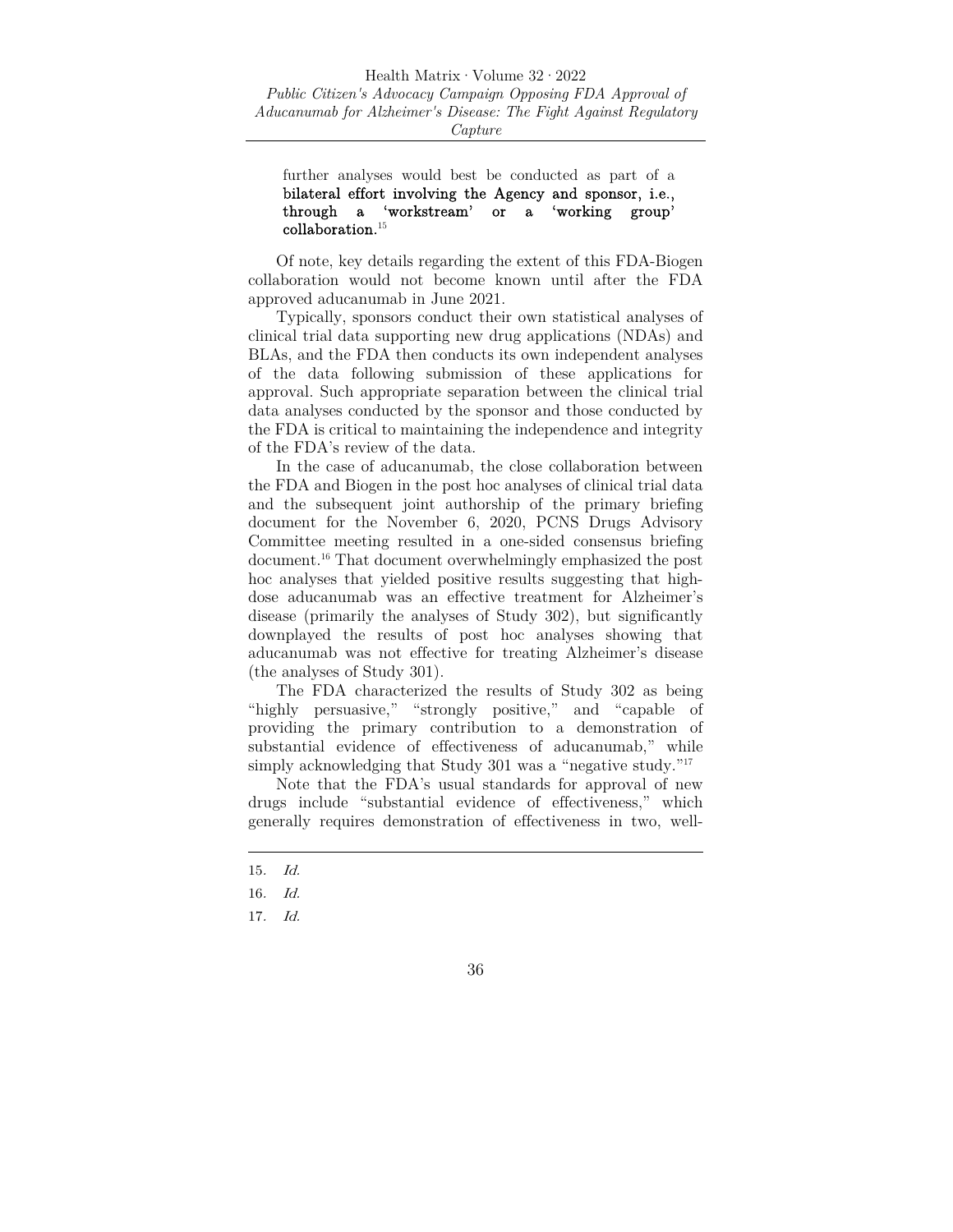designed, completed, randomized, phase 3 clinical trials, particularly for drugs used to treat common diseases like Alzheimer's disease.18

Relying on dubious statistical gymnastics, Biogen and the FDA in their joint review document sought to discount the discordance between the negative results of Study 301 and the partially positive results of Study 302 and portray the post hoc analyses of Study 302 data (with supporting data from the small phase 1 Study 103 that was not even designed to assess efficacy, but did assess safety and the effect of aducanumab on brain amyloid-beta) as representing the true picture of aducanumab's effectiveness in treating Alzheimer's disease. This "cherrypicking" approach was neither statistically nor scientifically appropriate.

Appended to the joint briefing document for the PCNS Drugs Advisory Committee meeting was a draft statistical review document written by FDA Mathematical Statistician Tristan Massie, Ph.D., that highlighted numerous serious flaws in the post hoc data analyses of Studies 301, 302, and 103 that had been conducted by Biogen in collaboration with *other* FDA staff.19 Dr. Massie made the following conclusions:

The totality of the data does not seem to provide sufficient evidence to support the efficacy of the high dose. There is much inconsistency and no replication. There is only one positive study at best and a second study which directly conflicts with the positive study. Both studies were not fully completed . . . and had sporadic unblinding for dose management of ARIA [amyloid-related imaging abnormalities] cases[,] which was much higher in the [aducanumab] group . . . there is no convincing evidence of delaying clinical progression.20

<sup>18.</sup> U.S. FOOD & DRUG ADMIN., DEMONSTRATING SUBSTANTIAL EVIDENCE OF EFFECTIVENESS FOR HUMAN DRUG AND BIOLOGICAL PRODUCTS, GUIDANCE FOR INDUSTRY (DRAFT) (2019).

<sup>19.</sup> COMBINED FDA AND APPLICANT BRIEFING DOCUMENT, supra note 6.

<sup>20</sup>. Id.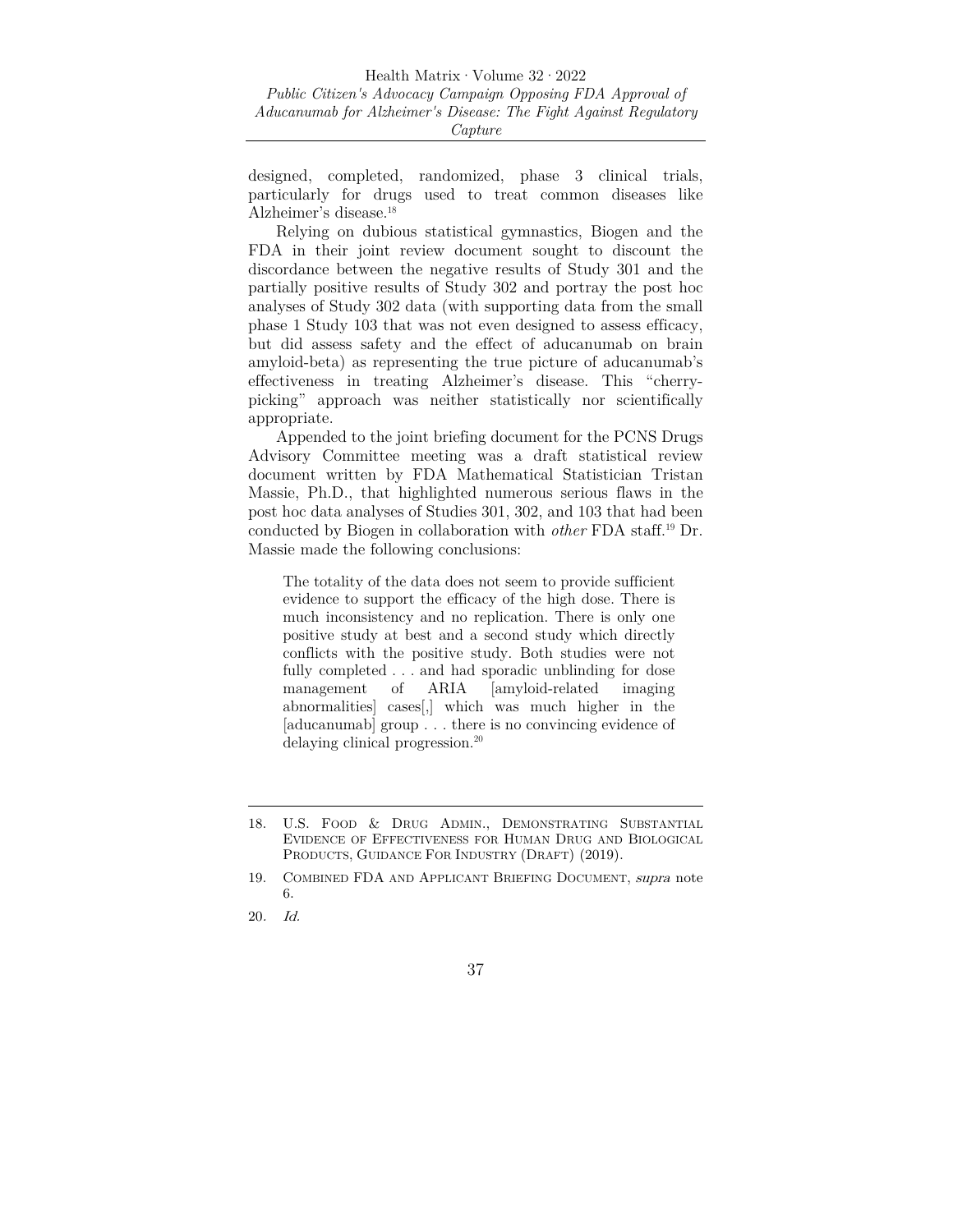Unsurprisingly, the prerecorded and live presentations by Biogen and all FDA reviewers, *except the FDA statistician Dr. Massie*, for the PCNS Drugs Advisory Committee meeting were completely concordant with the one-sided joint briefing document. Dr. Billy Dunn, Director, Office of Neuroscience, Office of New Drugs, Center for Drug Evaluation and Research (CDER) — whose office is responsible for reviewing Alzheimer's disease drugs — gave the FDA's summary presentation at the meeting.21 The language he used, as reflected in the following representative excerpts, made him sound more like a consultant hired by Biogen to endorse the company's BLA for aducanumab, than like an independent and objective federal regulator paid by American taxpayers:

The effect of aducanumab in Study 302 is robust and exceptionally persuasive on several of the instruments used to evaluate efficacy . . .  $^{\rm 22}$ 

When considered on its own, **Study 302 would appear to** be a home run  $\ldots$   $^{23}$ 

During the meeting, advisory committee members unleashed a torrent of appropriately harsh criticism of the post hoc analyses of Studies 301, 302, and 103; the nature and organization of the questions posed by the FDA; and the one-sided joint briefing document.

For example, Scott Emerson, M.D., Ph.D., Professor Emeritus of Biostatistics, University of Washington, Seattle, Washington, $24$  said the following:

- 23. Id. (available at 02:17:01-02:17:06).
- 24. U.S. FOOD & DRUG ADMIN. CTR. DRUG EVALUATION & RSCH., PERIPHERAL AND CENTRAL NERVOUS SYSTEM DRUGS ADVISORY

<sup>21.</sup> U.S. FOOD & DRUG ADMIN. CTR. DRUG EVALUATION & RSCH., FINAL SUMMARY MINUTES OF THE PERIPHERAL AND CENTRAL NERVOUS SYSTEM DRUGS ADVISORY COMMITTEE MEETING (2020) [hereinafter MEETING SUMMARY MINUTES).

<sup>22.</sup> U.S. FOOD & DRUG ADMIN., MEETING OF THE PERIPHERAL AND CENTRAL NERVOUS SYSTEM DRUGS ADVISORY COMMITTEE WEBCAST RECORDING (2020) [hereinafter MEETING WEBCAST RECORDING], https://collaboration.fda.gov/p2uew93ez7dw/ [https://perma.cc/KUK5-KW5S] (available at 02:12:36-02:12:43).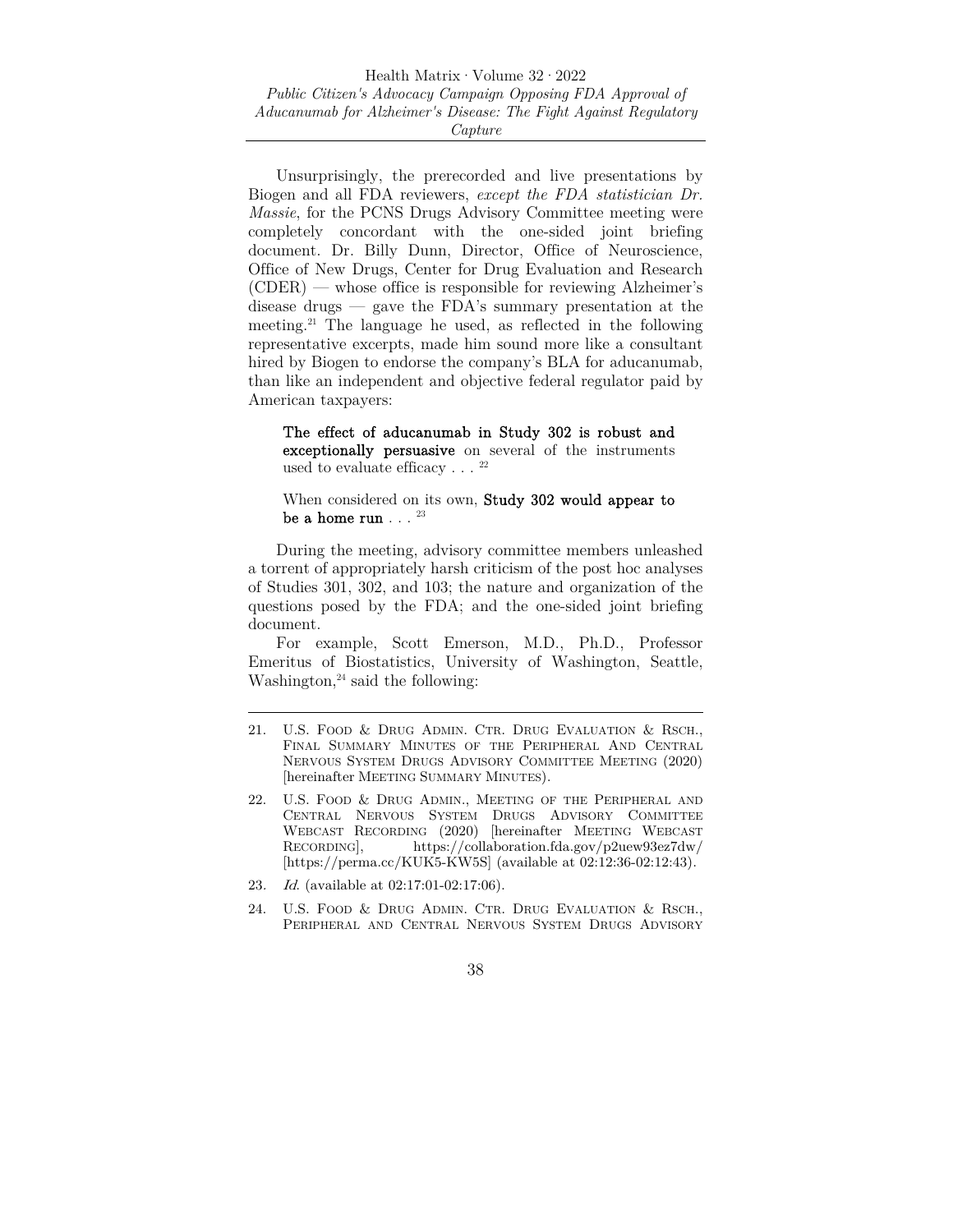This analysis seems to be subject to the **Texas** sharpshooter fallacy, a name for the joke of someone first firing a shotgun at a barn and then painting a target around the bullet holes.  $\rm ^{25}$ 

Likewise, G. Caleb Alexander, M.D., M.S., Professor of Epidemiology and Medicine,<sup>26</sup> Johns Hopkins Bloomberg School of Public Health, Center for Drug Safety and Effectiveness, Baltimore, Maryland, offered the following comment:

I find the materials that the FDA has provided strikingly incongruent, and I have a very hard time understanding . . . how the FDA could conclude that there are substantial evidence of effectiveness and, in particular, that Study 302 provides 'a robust and exceptionally persuasive study,' and it just feels to me like the audio and the video on the TV are out of sync. And there are literally a dozen different red threads that suggest concerns about the consistency of evidence.<sup>27</sup>

## *Our Advocacy Work Opposing FDA Approval of Aducanumab and Seeking to Hold FDA Accountable for its Inappropriately Close Collaboration with Biogen Prior to FDA Approval of the Drug*

Our advocacy work opposing FDA approval of aducanumab began on November 5, 2020, with a press statement previewing our testimony before the FDA's PCNS Drugs Advisory Committee the following day. The statement noted that "[t]he overall tenor of the FDA's briefing document for [the] meeting reveals that the agency is actively working hand-in-hand with Biogen . . . to rush to market an unproven biologic drug to treat

COMMITTEE MEETING ROSTER (2020) [hereinafter MEETING ROSTER].

- 25. MEETING WEBCAST RECORDING, supra note 22 (available at 01:00:28-01:00:39).
- 26. MEETING ROSTER, supra note 24.
- 27. MEETING WEBCAST RECORDING, supra note 22 (available at 03:35:28-03:36:15).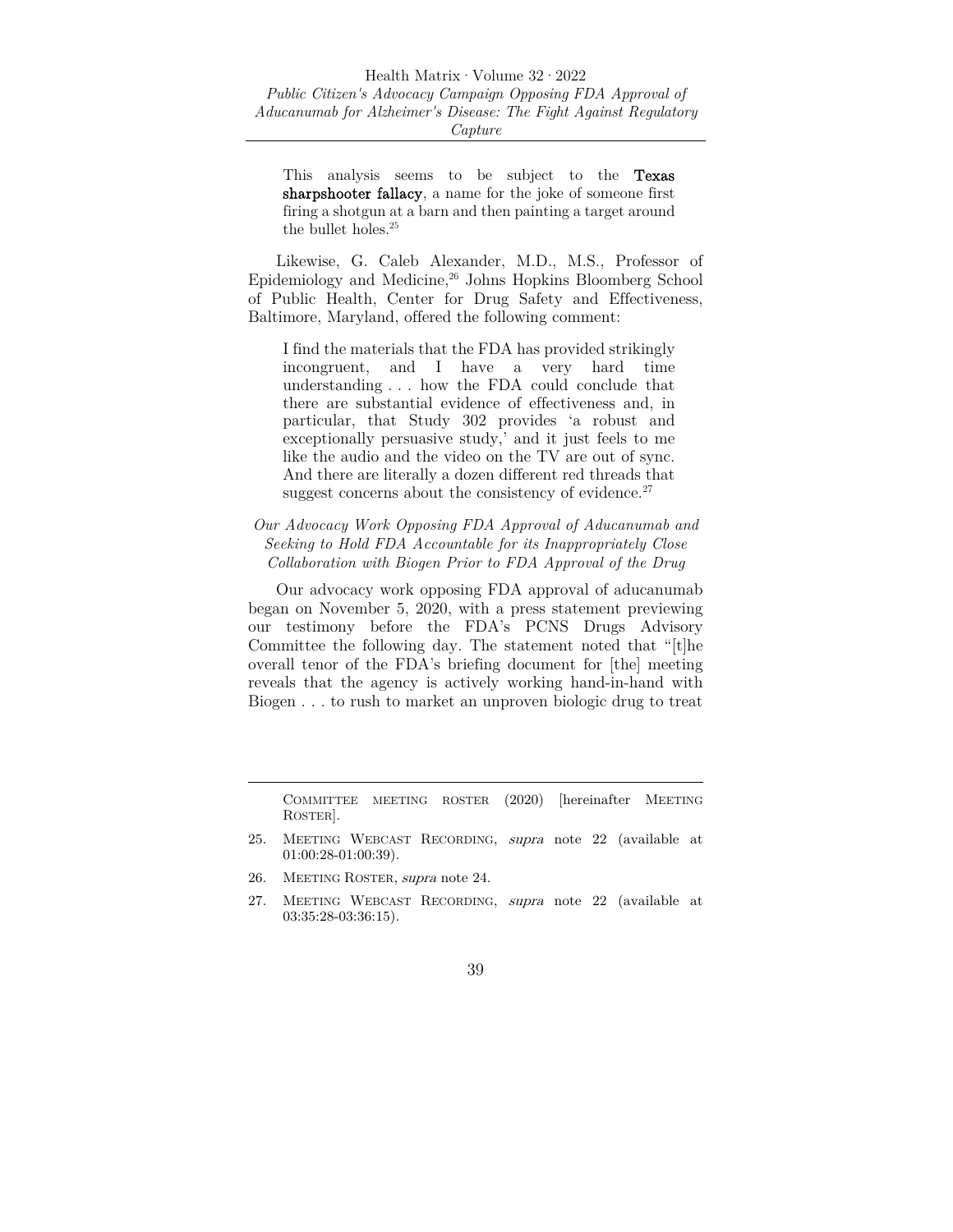Alzheimer's disease that could bankrupt our health care system."28

In our testimony before the PCNS Drugs Advisory Committee on November 6, we urged the committee to recommend that the FDA not approve aducanumab for treatment of Alzheimer's disease.29 We argued that the post hoc analyses of the phase 3 clinical trials of the drug had been highly susceptible to bias, had not provided substantial evidence of effectiveness, and should only have been used to generate hypotheses for possible future trials. We highlighted the FDA statistical reviewer's statement in his prerecorded presentation that "if we select only the better study, our [efficacy] estimate is very likely biased, and we already know not consistently repeatable . . . Thus, excluding data from a large trial without sufficient justification is unscientific, statistically inappropriate and misleading." We concluded that the FDA must demand another large premarket randomized, placebo-controlled trial of aducanumab and that FDA approval of the drug, absent substantial evidence of efficacy, would further damage the agency's already diminished credibility.

On the key voting question posed to the advisory committee — *In light of the understanding provided by the exploratory analyses of Study 301 and Study 302, along with the results of Study 103 and evidence of pharmacodynamic effect on Alzheimer's disease pathophysiology, is it reasonable to consider Study 302 as primary evidence of effectiveness of aducanumab for the treatment of Alzheimer's disease?* — the vote was 0 YES, 10

<sup>28.</sup> Press Statement, Pub. Citizen, FDA Approval of Aducanumab to Treat Alzheimer's Disease Would Be a Reckless Disregard for Science, Damage Agency's Credibility (Nov. 5, 2020), https:// www.citizen.org/news/fda-approval-of-aducanumab-to-treatalzheimers-disease-would-be-a-reckless-disregard-for-sciencedamage-agencys-credibility/ [https://perma.cc/9UMU-ZM78].

<sup>29.</sup> Michael A. Carome, Testimony Before The FDA's Peripheral and Central Nervous System Drugs Advisory Committee: The FDA Must Reject BLA 761178 for Aducanumab for the Treatment of Alzheimer's Disease, PUB. CITIZEN'S HEALTH RSCH. GRP. (Nov. 6, 2020), https://www.citizen.org/wp-content/uploads/2556.pdf [https://perma.cc/5ZQB-VPG6].

<sup>40</sup>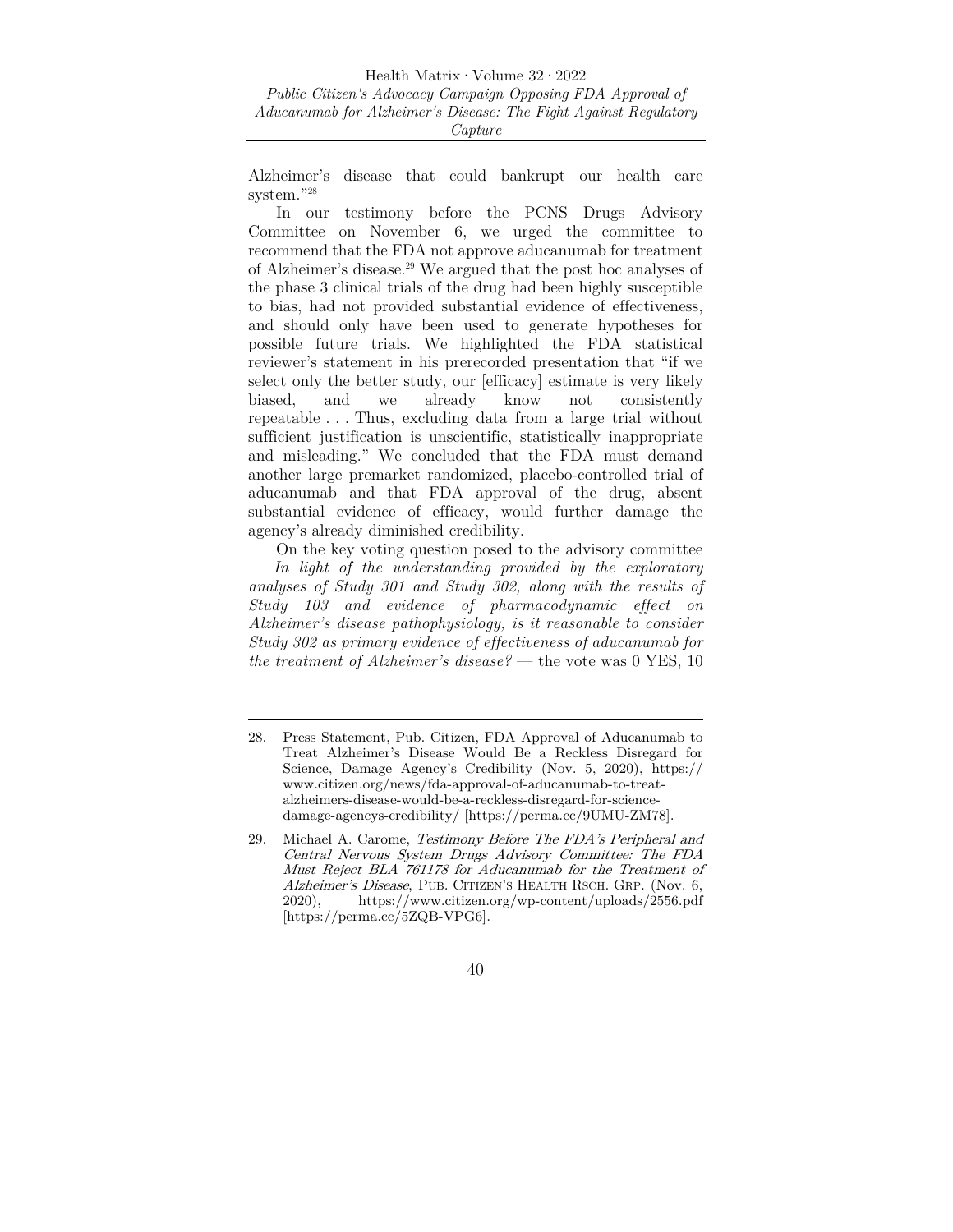NO, 1 UNCERTAIN,30 formally indicating near-unanimous opposition to FDA approval of aducanumab based on the available clinical trial data — opposition that was readily apparent throughout the meeting.

Following the meeting, we were hopeful that the advisory committee's overwhelming negative assessment of the aducanumab data would be the death knell for Biogen's BLA.

We also concluded that there must be an independent investigation of the unprecedented close collaboration that had occurred between the FDA and Biogen before and after the submission of the company's BLA for aducanumab. Therefore, on December 9, 2020, we submitted a formal, detailed complaint to the U.S. Department of Health and Human Services (HHS) Office of Inspector General (OIG) calling for such an investigation.31 Citing the aforementioned details of the FDA-Biogen collaboration, we asserted that this collaboration dangerously compromised the independence and objectivity of senior staff and clinical reviewers in CDER's Office of Neuroscience during the agency's review of Biogen's BLA for aducanumab and key data from the clinical trials of the drug, which resulted in the FDA's unbridled enthusiasm for the drug. We noted that Office of Neuroscience Director Dunn "likely played a key role in the close FDA-Biogen collaboration."32 We also argued that the FDA's close collaboration with Biogen was indicative of regulatory capture at the agency, which has resulted in the agency acting in ways that benefit the interests of the pharmaceutical industry rather than the public interest.<sup>33</sup>

33. Id.

<sup>30.</sup> MEETING SUMMARY MINUTES, supra note 21.

<sup>31.</sup> Letter from Michael A. Carome, Dir., Pub. Citizen's Health Rsch. Grp., to Christi A. Grimm, Principal Deputy Inspector General, Off. of Inspector General, U.S. Dept. of Health & Human Services (Dec. 9, 2020) (on file with Pub. Citizen's Health Rsch. Grp.) [hereinafter Letter from Carome to Grimm](requesting an Office of Inspector General investigation of the Food and Drug Administration's inappropriate close collaboration with Biogen before and after the submission of the biologics license application for aducanumab for treatment of Alzheimer's disease).

<sup>32</sup>. Id.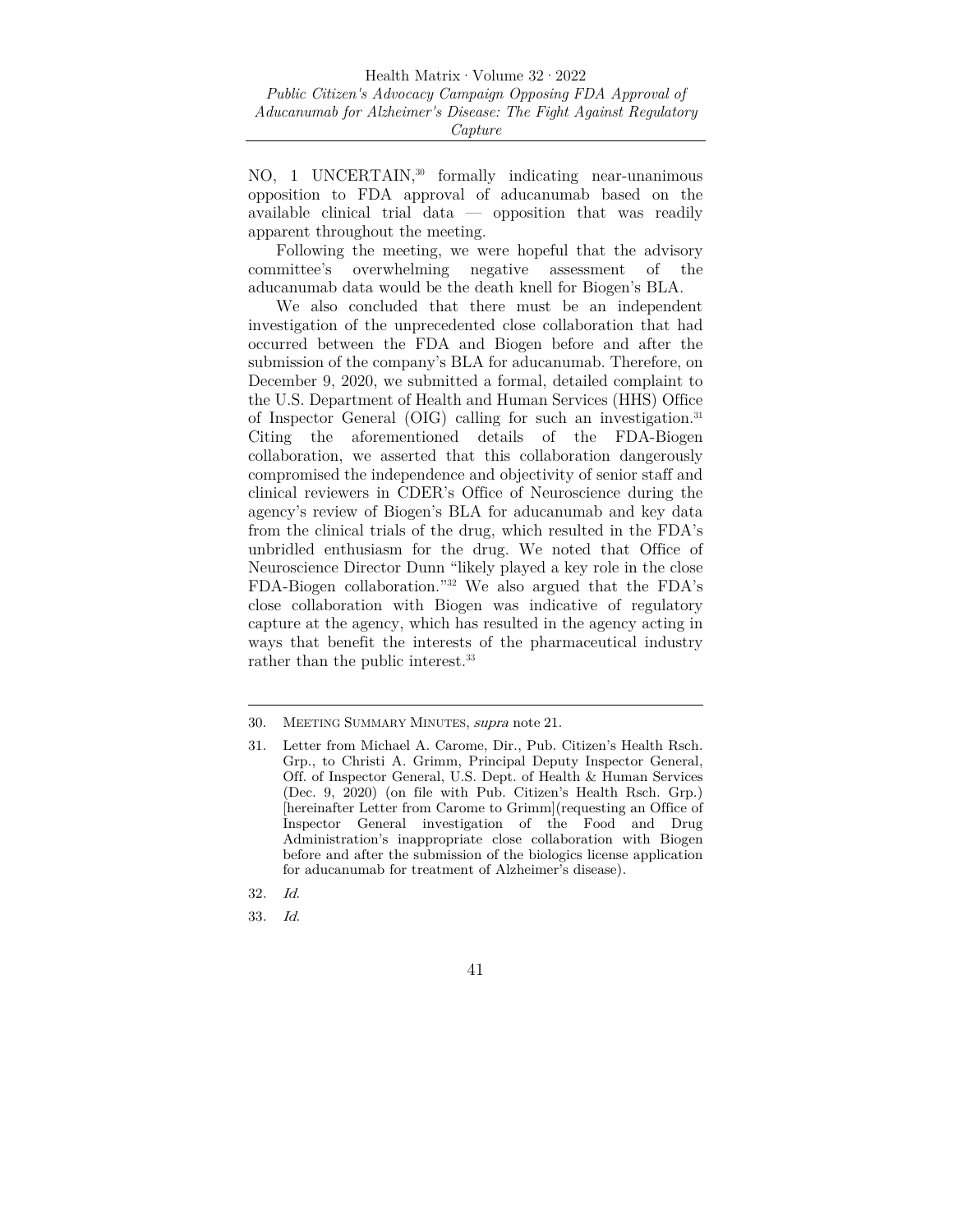We listed for the OIG three major adverse consequences if the FDA were to approve aducanumab. First, approving a drug for Alzheimer's disease that has not been shown to be effective would provide false hope to millions of desperate patients with the disease and their families. Second, because the drug would be exorbitantly priced and used by potentially millions of patients for years, it would have a massive impact on health-care economics and potentially bankrupt the Medicare program, as well as many patients and their families. Third, the premature approval of aducanumab could impede the development of other experimental treatments for Alzheimer's disease for many years, potentially delaying progress on drugs that actually may turn out to be beneficial.

Also on December 9, we sent a separate letter to then-FDA Commissioner Stephen Hahn and then-Acting CDER Director (and now CDER Director) Patrizia Cavazzoni transmitting a copy of our letter to the HHS OIG and urging them to begin restoring public confidence in their agency and its review of aducanumab by taking the following actions:

(1) Endorse our call for an OIG investigation; (2) Assign all further review and decision-making related to the BLA for aducanumab to CDER staff who were not involved in this close collaboration with Biogen; (3) Given that he supervised the FDA team reviewing the BLA for aducanumab and likely played a key role in the close collaboration with Biogen, temporarily remove Dr. Dunn from his position as Office of Neuroscience Director until the requested OIG investigation is completed; and (4) Assess whether any similar close collaborations have occurred with other sponsors that submitted NDAs or BLAs to the FDA, and if so, determine the extent to which the integrity of the review of those NDAs or BLAs had been compromised.34

<sup>34.</sup> Letter from Michael A. Carome, Dir., Pub. Citizen's Health Rsch. Grp., to Stephen M. Hahn, Commissioner, Food & Drug Admin., and Patrizia Cavazzoni, Acting Dir., Center for Drug Evaluation & Rsch., U.S. Food & Drug Admin. (Dec. 9, 2020) (on file with Pub. Citizen's Health Rsch. Grp.) (discussing the FDA's inappropriate close collaboration with Biogen before and after the

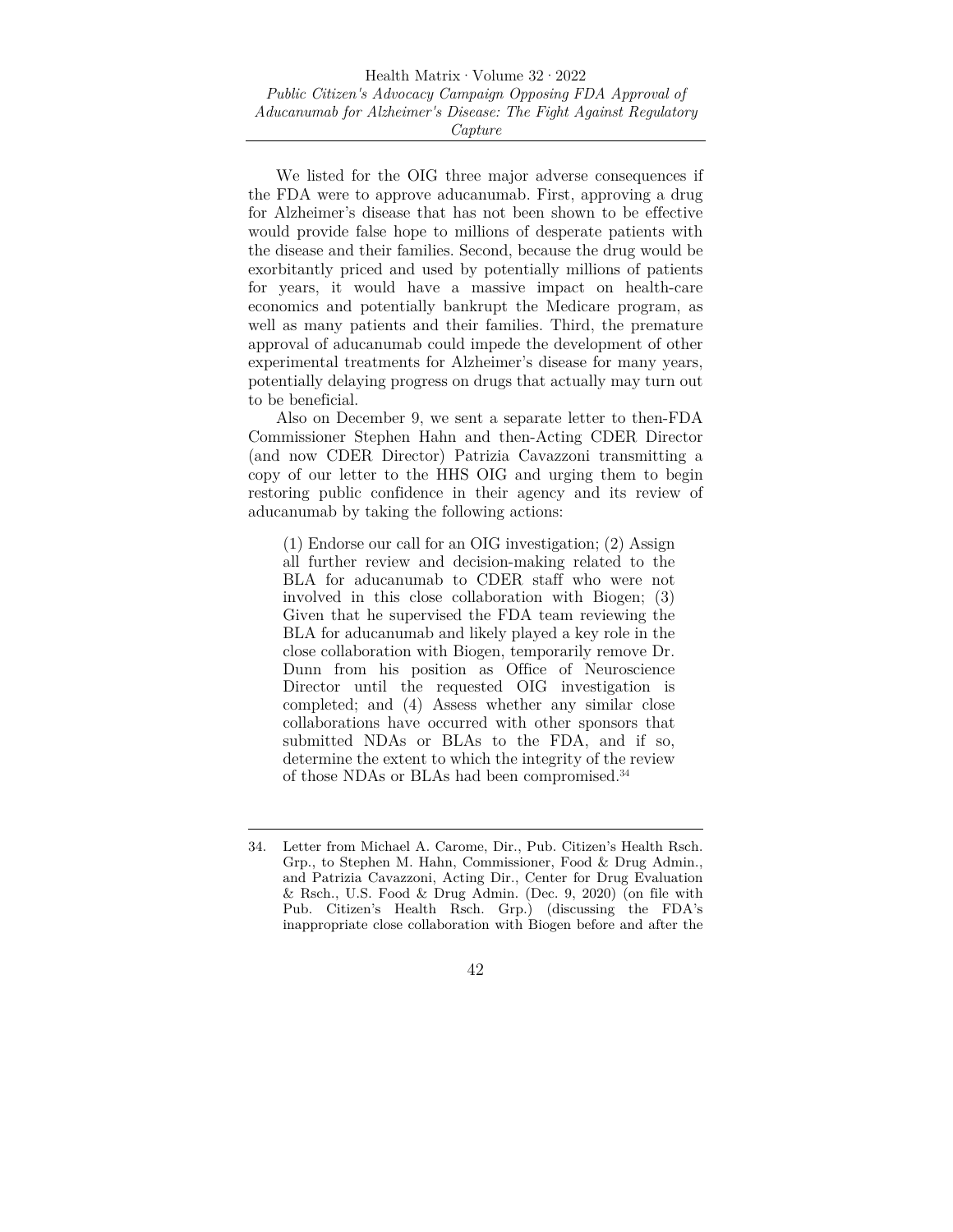In our letter to the FDA, we also pressed that agency to take additional actions to prevent future inappropriate collaborations between agency staff and sponsors:

As noted in our letter to the HHS OIG, we understand that it is not unusual for the FDA to meet with sponsors and provide advice regarding the development of drugs and biologics, the design of clinical trials, and the statistical analyses of trial data, among other things. Given the potential for these interactions to drift towards collaborations with sponsors that could undermine the integrity of agency reviews, as had occurred with aducanumab, the FDA in such cases should designate other staff, who were not involved in such interactions prior to the submission of an NDA or BLA, to review and make decisions on any subsequent NDAs and BLAs related to those drugs or biologics. To ensure the integrity of these reviews and decisions, a firewall should be created between the FDA staff involved in any presubmission interactions and those involved in the postsubmission NDA or BLA review and decision-making.35

Finally, we again urged the agency not to approve aducanumab.

The OIG on January 11, 2021 responded to us with a short pro forma letter stating, in part, the following:

Safeguarding public health is one of the Department's Top Management and Performance Challenges, and OIG has responded by focusing on work that identifies opportunities to, among other things, ensure the integrity of agency review and decision making. OIG continuously engages in work planning and will include the collaboration issues you have raised in our ongoing work planning discussions.36

submission of the biologics license application for aducanumab for treatment of Alzheimer's disease).

<sup>35</sup>. Id.

<sup>36.</sup> Letter from Christopher S. Seagle, Dir. External Affairs, Office of Inspector General, Dept. of Health & Human Services, to Michael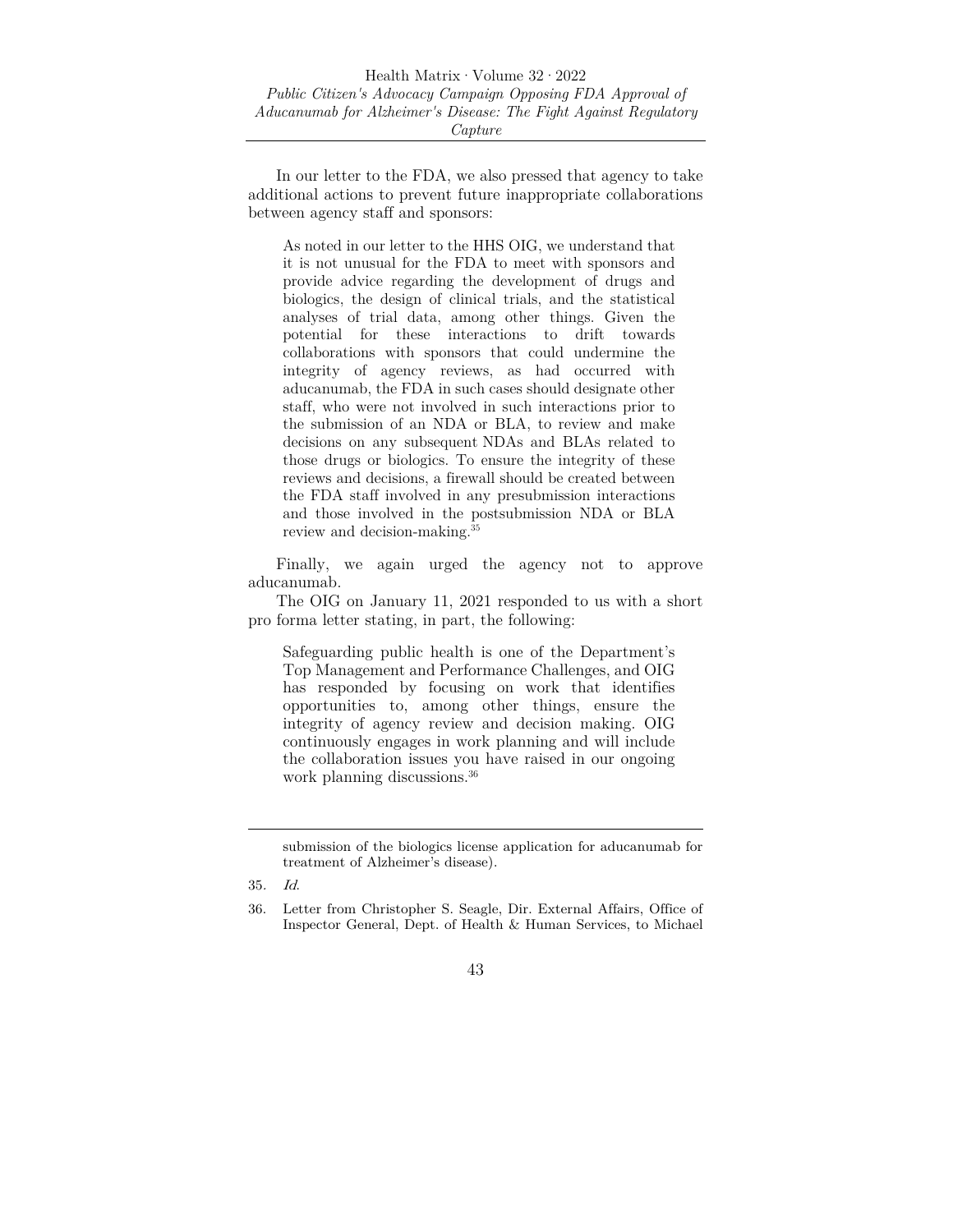This initial response fell far short of committing to the type of OIG investigation that we had sought.

On January 28, 2021, we sent Dr. Janet Woodcock — shortly after her appointment as Acting FDA Commissioner — a letter identical to our December 9 missive to Drs. Hahn and Cavazzoni.37 On February 11, 2021, Dr. Woodcock responded with a full-throated defense of the FDA's interactions with pharmaceutical companies during the drug development process.38 She extolled the benefits of these interactions and ignored their potential downsides, which had been apparent in the agency's review of aducanumab.39

On January 29, 2021, Biogen and Eisai unexpectedly announced that the FDA had extended the review period for the companies' marketing application for aducanumab by three months (the planned decision date delayed from March 7 until June 7, 2021) after the agency had requested more data on the drug.40 Worried that the FDA was searching for a way to approve aducanumab following the strong opposition to approval from its advisory committee, we promptly issued a press statement reiterating our position that the FDA should reject the application for aducanumab and demand that Biogen and Eisai conduct another large, placebo-controlled clinical trial before

A. Carome, Dir., Pub. Citizen Health Rsch. Grp. (Jan. 11, 2021) (on file with Pub. Citizen's Health Rsch. Grp.).

- 37. Letter from Michael A. Carome, Dir., Pub. Citizen's Health Rsch. Grp., to Janet Woodcock, Acting Commissioner, U.S. Food & Drug Admin. (Jan. 28, 2021) (on file with Pub. Citizen's Health Rsch. Grp.).
- 38. Letter from Janet Woodcock, Acting Commissioner, U.S. Food & Drug Admin., to Michael A. Carome, Dir., Public Citizen's Health Rsch. Grp. (Feb. 11, 2021) (on file with Pub. Citizen's Health Rsch. Grp.).
- 39. Id.
- 40. Biogen And Eisai Announce FDA's 3-Month Extension of Review Period for the Biologics License Application for Aducanumab, BIOGEN, https://www.globenewswire.com/news-release/2021/01/ 29/2166560/0/en/Biogen-and-Eisai-Announce-FDA-s-3-Month-Extension-of-Review-Period-for-the-Biologics-License-Applicationfor-Aducanumab.html [https://perma.cc/9XH6-4VNW] (last visited Feb. 27, 2022).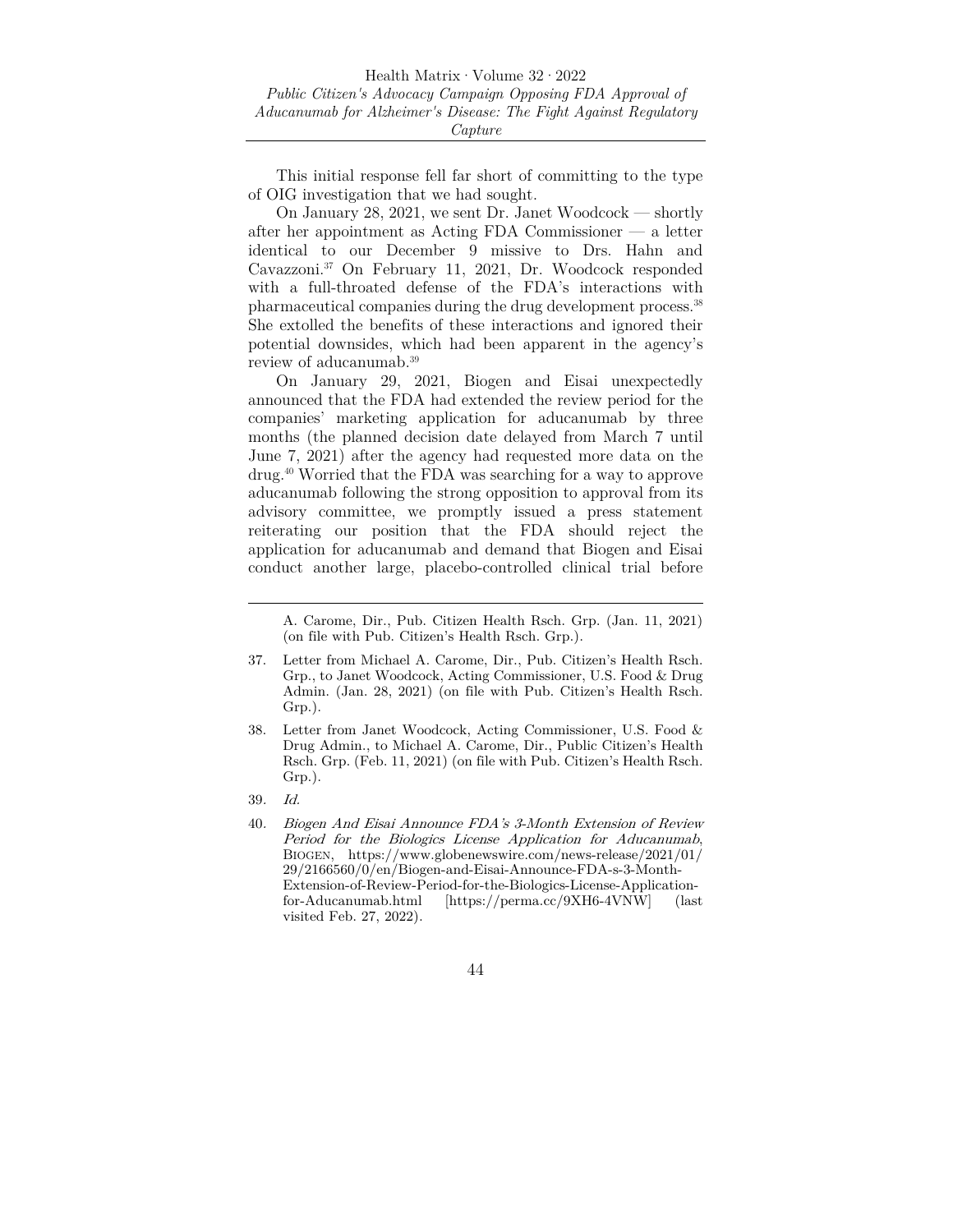giving further consideration to approving the drug to treat Alzheimer's disease.<sup>41</sup>

Of note, through press releases and persistent media outreach during our advocacy campaign, we were able to partially frame the public debate regarding whether aducanumab should be approved by the FDA based on the available data and to bring public attention to our concern that the integrity of the FDA's review of the drug had been compromised by the agency's inappropriately close collaboration with Biogen.

We also wrote a letter to Secretary of Health and Human Services ("HHS") Xavier Becerra on April 1, 2021, two weeks after he had been confirmed by the Senate, urging him to ask his department's OIG to immediately investigate the FDA-Biogen collaboration.42 We also warned that approval of aducanumab for treatment of Alzheimer's disease despite the lack of evidence of effectiveness would pose an unacceptable threat to the financial health of the Medicare program.<sup>43</sup> We asserted that "[g]iven the gravity of our concerns, more definitive, prompter actions by the OIG and HHS must be taken."44

#### *Our Advocacy Work Seeking to Hold FDA Accountable For its Reckless Decision to approve aducanumab*

Disappointingly, we were unsuccessful in stopping FDA approval of aducanumab. On June 7, 2021, the agency announced its decision to approve the drug under the brand name Aduhelm to treat patients with Alzheimer's disease using the Accelerated

44. Id.

<sup>41</sup>. Statement: FDA Must Demand a New Clinical Trial of Experimental Alzheimer's Disease Treatment Following Inappropriate Collaboration, PUB. CITIZEN (Jan. 29, 2021), https://www.citizen.org/news/statement-fda-must-demand-a-newclinical-trial-of-experimental-alzheimers-disease-treatmentfollowing-inappropriate-collaboration/ [https://perma.cc/NJT4- PXL9].

<sup>42.</sup> Letter from Michael A. Carome, Dir., Pub. Citizen's Health Rsch. Grp., to Xavier Becerra, Sec'y, Health & Human Serv. (Apr. 1, 2021) (on file with Pub. Citizen's Health Rsch. Grp.).

<sup>43</sup>. Id.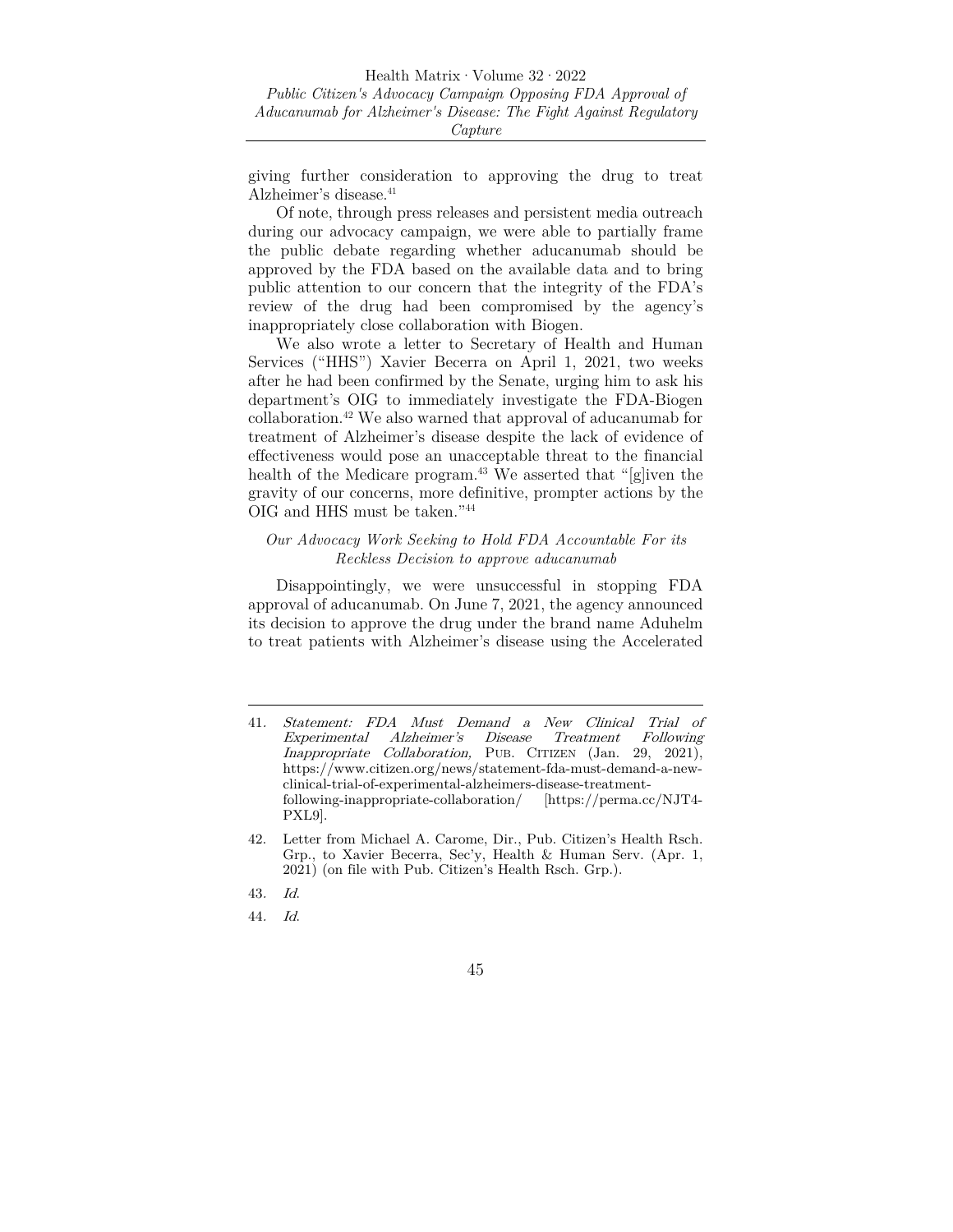Approval pathway.45 The agency claimed that the reduction in amyloid-beta plaques in the brains of subjects who received aducanumab in clinical trials — a surrogate endpoint — was "reasonably likely to result in clinical benefit."46 The FDA mandated that Biogen complete a postmarket, randomized, placebo-controlled trial of the drug within 9 years.47

We immediately shifted our advocacy work to holding the FDA accountable for its reckless decision to approve aducanumab. Shortly after the FDA's announcement, we released a press statement condemning the decision and noting that it showed "a stunning disregard for science and eviscerate [ed] the agency's standards for approving new drugs" and that "[b]ecause of this reckless action, the agency's credibility has been irreparably damaged."48

The FDA's decision to approve aducanumab, combined with Biogen's announced price of \$56,000 for a one-year treatment course of the drug,49 sparked fierce backlash from many neurologists, academics, and Congress, among others, and prompted three members of the agency's PCNS Drugs Advisory

- 47. Letter from Billy Dunn, Dir., Off. Of Neuroscience, Ctr. for Drug Evaluation & Rsch., to Priya Singhal, Vice Pres., Global Safety & Regulatory Sci., Biogen, Inc. (June 7, 2021) (on file with U.S. Food & Drug Admin.).
- 48. Press Statement, Pub. Citizen, FDA's Decision to Approve Aducanumab for Alzheimer's Disease Shows Reckless Disregard For Science, Severely Damages Agency's Credibility (June 7, 2021), https://www.citizen.org/news/statement-fdas-decision-toapprove-aducanumab-for-alzheimers-disease-shows-recklessdisregard-for-science-severely-damages-agencys-credibility/ [https://perma.cc/3SDV-2K4Y].
- 49. Biogen and Eisai Launch Multiple Initiatives to Help Patients with Alzheimer's Disease Access Aduhelm, BIOGEN (June 7, 2021), https://investors.biogen.com/news-releases/news-release-details/ biogen-and-eisai-launch-multiple-initiatives-help-patients [https://perma.cc/XXK3-XMAN].

<sup>45.</sup> Patrizia Cavazzoni, FDA's Decision to Approve New Treatment for Alzheimer's Disease, U.S. FOOD & DRUG ADMIN. (June 7, 2021), https://www.fda.gov/drugs/news-events-human-drugs/fdasdecision-approve-new-treatment-alzheimers-disease [https:// perma.cc/D3LG-MAYL].

<sup>46</sup>. Id.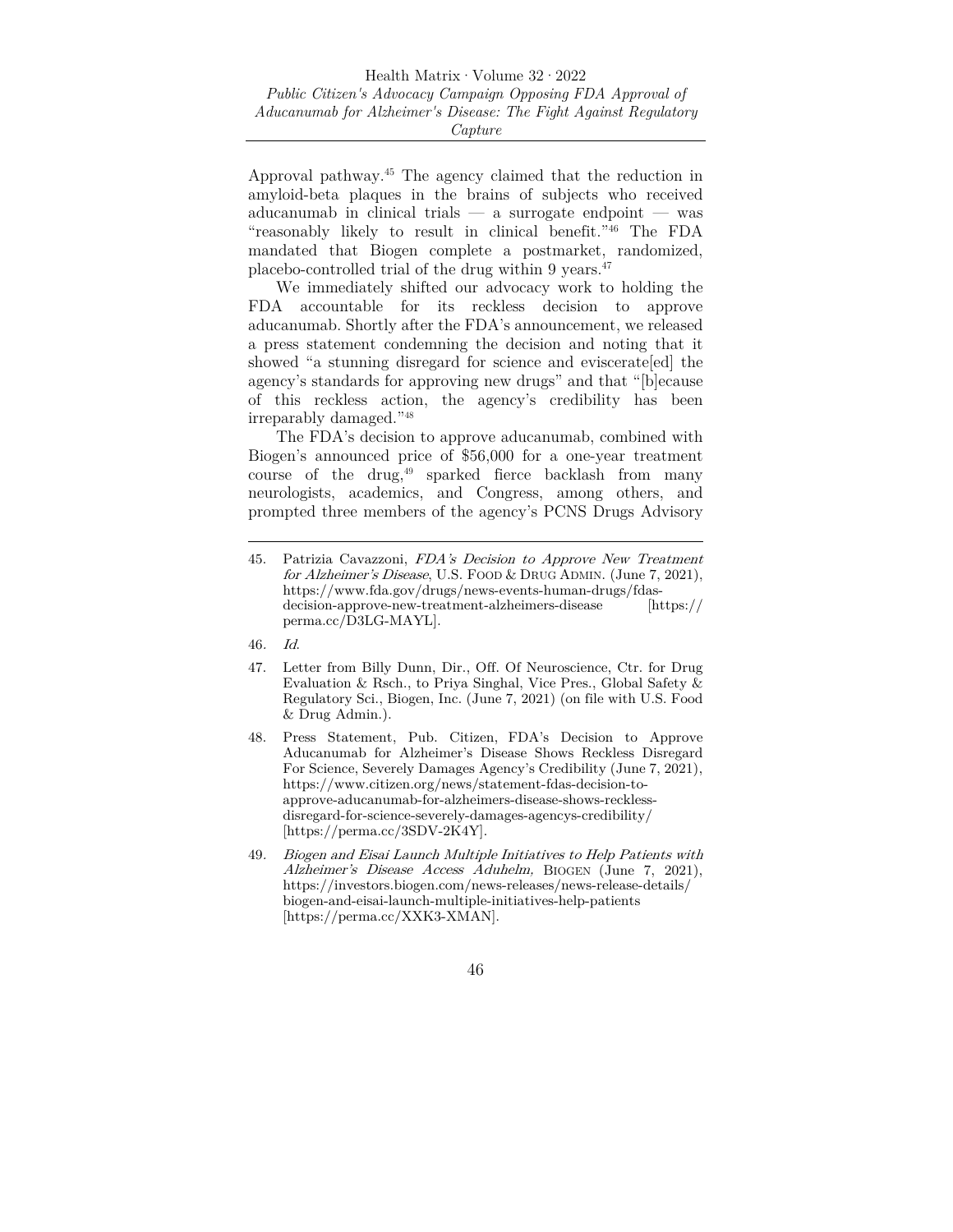Committee to resign from the committee.50 Many health insurers refused to cover the drug, and some health care systems, including the Cleveland Clinic, announced that they would not provide the drug to patients.<sup>51</sup>

On June 16, 2021, we again wrote to HHS Secretary Becerra and urged him to request the resignations or seek the removal of the three officials most responsible for the agency's indefensible decision to approve aducanumab for treatment of Alzheimer's disease, despite the lack of evidence that the drug provided any meaningful clinical benefit, plus the fact that the drug had a welldocumented risk of potentially serious brain injury: Acting FDA Commissioner Woodcock, CDER Director Cavazzoni, and CDER's Office of Neuroscience Director Dunn.52 In our letter, we emphasized that the currently available evidence — including evidence from the clinical trials of aducanumab itself — failed to show a meaningful correlation between changes in brain amyloidbeta and changes in clinical measures of cognitive function. We also highlighted the fact that during the November 6, 2020 PCNS Drugs Advisory Committee meeting, in response to a question from one committee member about the lack of correlation between the observed changes in amyloid-beta plaques in the brain and changes in measures of cognitive function in the clinical trials of aducanumab, Dr. Dunn explicitly stated that the agency was "not using the amyloid as a surrogate [endpoint] for

<sup>50.</sup> Bill Chappell, 3 Experts Have Resigned from an FDA Committee Over Alzheimer's Drug Approval, NPR (June 11, 2021), https:// www.npr.org/2021/06/11/1005567149/3-experts-have-resignedfrom-an-fda-committee-over-alzheimers-drug-approval [https://perma.cc/5J8N-8UTY].

<sup>51</sup>. Aducanumab FAQ, CLEVELAND CLINIC, https://my. clevelandclinic.org/departments/neurological/depts/brain-health/ aducanumab-faq#:~:text=Based%20on%20the%20current% 20data,for%20use%20in%20our%20patients [https://perma.cc/ 66TQ-XY2W] (last visited Feb. 27, 2022).

<sup>52.</sup> Letter from Michael A. Carome, Dir., Pub. Citizen's Health Rsch. Grp., to Xavier Becerra, Sec'y, Health & Human Services (June 16, 2021) (on file with Pub. Citizen's Health Rsch. Grp.).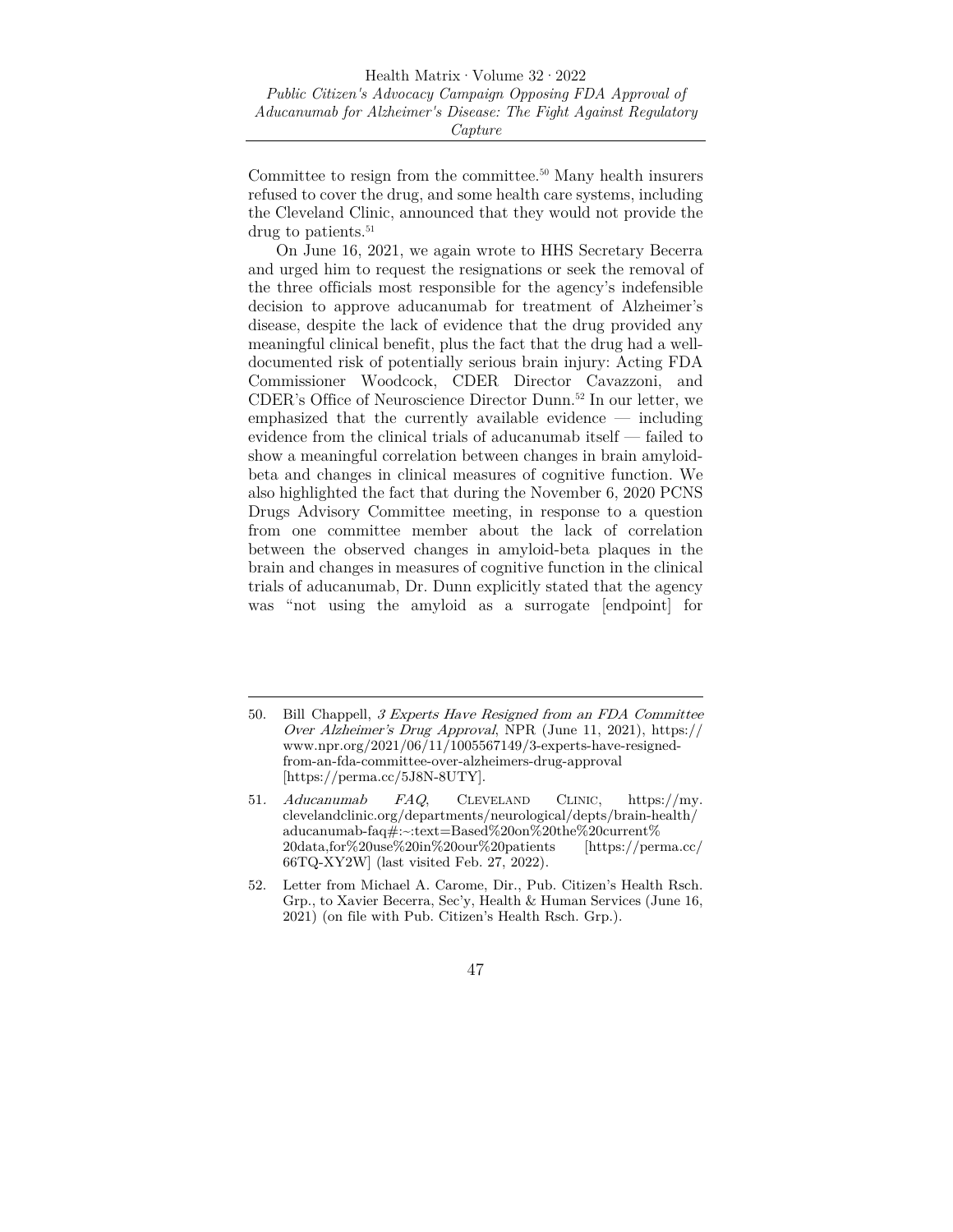efficacy."53 Finally, we expressed dismay that the agency had approved the drug for anyone with Alzheimer's disease despite that fact the phase 3 clinical trials of the drug had been limited to patients with no more than mild Alzheimer's disease and, thus, there was a complete absence of any evidence that the drug was safe or effective for patients with moderate or severe Alzheimer's disease.

On June 25, the Chairs of the U.S. House of Representatives' Committee on Energy and Commerce and Committee on Oversight and Reform announced a joint investigation into the FDA's review and approval of aducanumab.<sup>54</sup> Shortly thereafter, we met with staff from the committees to share our concerns regarding the FDA-Biogen collaboration before and after the company submitted its marketing application for the drug.

Then, on June 29, 2021, the online media outlet STAT published a detailed exposé that provided stunning new disclosures about the extent to which key FDA staff in CDER's Office of Neuroscience collaborated with Biogen after the company terminated the phase 3 clinical trials of aducanumab in March 2019.55 Among the most troubling disclosures in the STAT article were the following:

- 1. In early May 2019 shortly after Biogen and Eisai had announced the decisions to terminate the two pivotal phase 3 clinical trials testing aducanumab and to end development of the drug — Biogen Chief Scientist, Al Sandrock, reached out to CDER's ON Director, Dr.
- 53. U.S. FOOD & DRUG ADMIN., PERIPHERAL & CENTRAL NERVOUS SYSTEM DRUGS ADVISORY COMMITTEE (PCNS) MEETING TRANSCRIPT (2020).
- 54. Press Release, House Comm. on Oversight & Reform, Chairs Maloney and Pallone Announce Investigation of Biogen's Alzheimer's Drug Aduhelm (June 25, 2021), https://oversight. house.gov/news/press-releases/chairs-maloney-and-palloneannounce-investigation-of-biogen-s-alzheimer-s-drug [https:// perma.cc/RN6R-RQQ8].
- 55. Adam Feuerstein et al., Inside 'Project Onyx': How Biogen Used an FDA Back Channel to Win Approval of its Polarizing Alzheimer's Drug, STAT (June 29, 2021), https://www. statnews.com/2021/06/29/biogen-fda-alzheimers-drug-approvaladuhelm-project-onyx/ [https://perma.cc/LXD2-HJ93].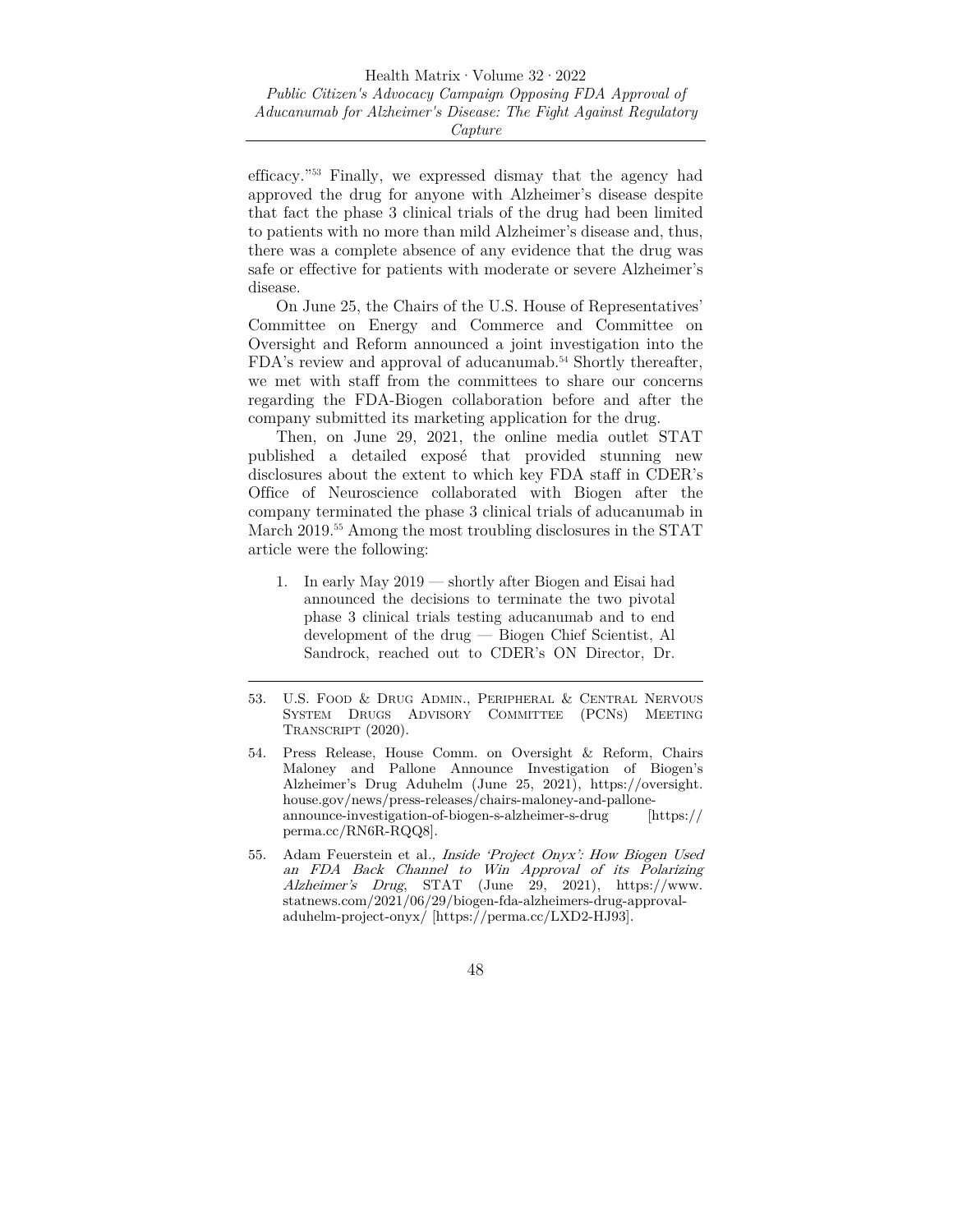Dunn, with whom Sandrock "already had a longstanding professional relationship," and sat down with him for an "off-the-books" meeting while the two were attending a neurology conference in Philadelphia.<sup>56</sup> "Sandrock wanted to let Dunn know that Aduhelm publicly declared ineffective — might actually be slowing the progression of Alzheimer's . . . And wanted to know if Dunn would be open to helping find a way to get the drug approved."57

- 2. "'It was clear that Billy Dunn was an ally, so the job for Biogen became figuring out how to support his efforts within the FDA,' a former Biogen employee told STAT."58
- 3. Following Sandrock's meeting with Dunn, Biogen "mounted a secret campaign, codenamed 'Project Onyx,' to resurrect the drug and convince the FDA to give it the green light. Central to their mission was an inside ally: Billy Dunn, the agency's top regulator of Alzheimer's drugs."59
- 4. "The FDA's support grew quickly. By June 2019, only a month after the crucial meeting with Dunn, agency officials in his Office of Neuroscience were so willing to advance Aduhelm that they proposed as one option a regulatory shortcut called 'accelerated approval,' according to meeting minutes read to STAT. The move stunned even Biogen's top executives, who had considered that out of the question for a host of reasons."60
- 5. "After the June 14, 2019, meeting [between Biogen and the FDA], Biogen and the FDA established a 'working group collaboration' consisting of company employees and agency review staff. The group met or
- 56. Id.
- 57. Id.
- 58. Id.
- 59. Id.
- 60. Id.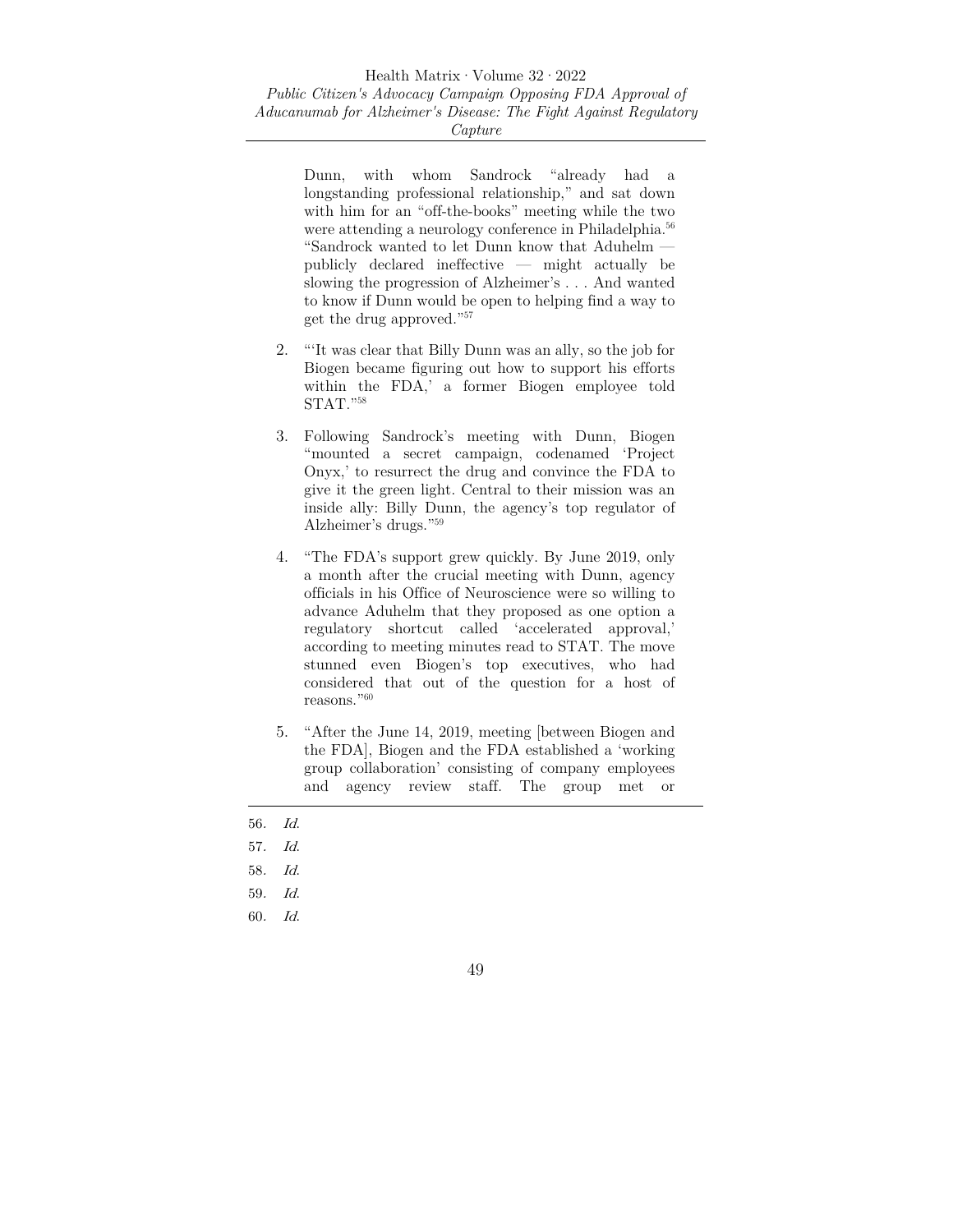communicated almost daily in June, July, and August of 2019, working to collect and analyze Aduhelm data for inclusion in the planned marketing submission. The group decided to pursue a standard FDA approval based on data on how patients had fared on cognitive surveys."<sup>61</sup>

The following day, June 30, 2021, we sent follow-up letters to the HHS OIG renewing our request for an independent investigation of the unprecedented FDA-Biogen collaboration<sup>62</sup> and to HHS Secretary Becerra again, calling for the resignations or removal of Acting Commissioner Woodcock and other senior FDA officials.63 Both letters asserted that the circumstances described in the STAT exposé, if confirmed, painted a damning picture of FDA drug regulators who had surrendered their independence and objectivity, essentially began working on behalf of Biogen, and fostered regulatory capture at the agency.

On July 9, 2021, Dr. Woodcock surprisingly announced via Twitter that she had asked the HHS Acting Inspector General to independently review the "interactions between representatives of Biogen and the FDA during the process that led to the decision to approve" aducanumab for treatment of Alzheimer's disease.<sup>64</sup> We responded that same day with a press statement welcoming Dr. Woodcock's belated request for an independent IG investigation of her agency's inappropriately close collaboration with Biogen, as we had urged her to do nearly six months earlier,

<sup>61</sup>. Id.

<sup>62.</sup> Letter from Michael A. Carome, Dir., Pub. Citizen's Health Rsch. Grp., to Christi A. Grimm, Principal Deputy Inspector General, Off. of Inspector General, U.S. Dept. of Health & Human Serv. (June 30, 2021) (on file with Pub. Citizen's Health Rsch. Grp).

<sup>63.</sup> Letter from Michael A. Carome, Dir., Pub. Citizen's Health Rsch. Grp., to Xavier Becerra, Sec'y, Health & Human Services (June 30, 2021) (on file with Pub. Citizen's Health Rsch. Grp.).

<sup>64. @</sup>DrWoodcockFDA, TWITTER (July 9, 2021), https://twitter.com/ DrWoodcockFDA/status/1413540801934774283 [https://perma. cc/98SZ-LJR2].

<sup>50</sup>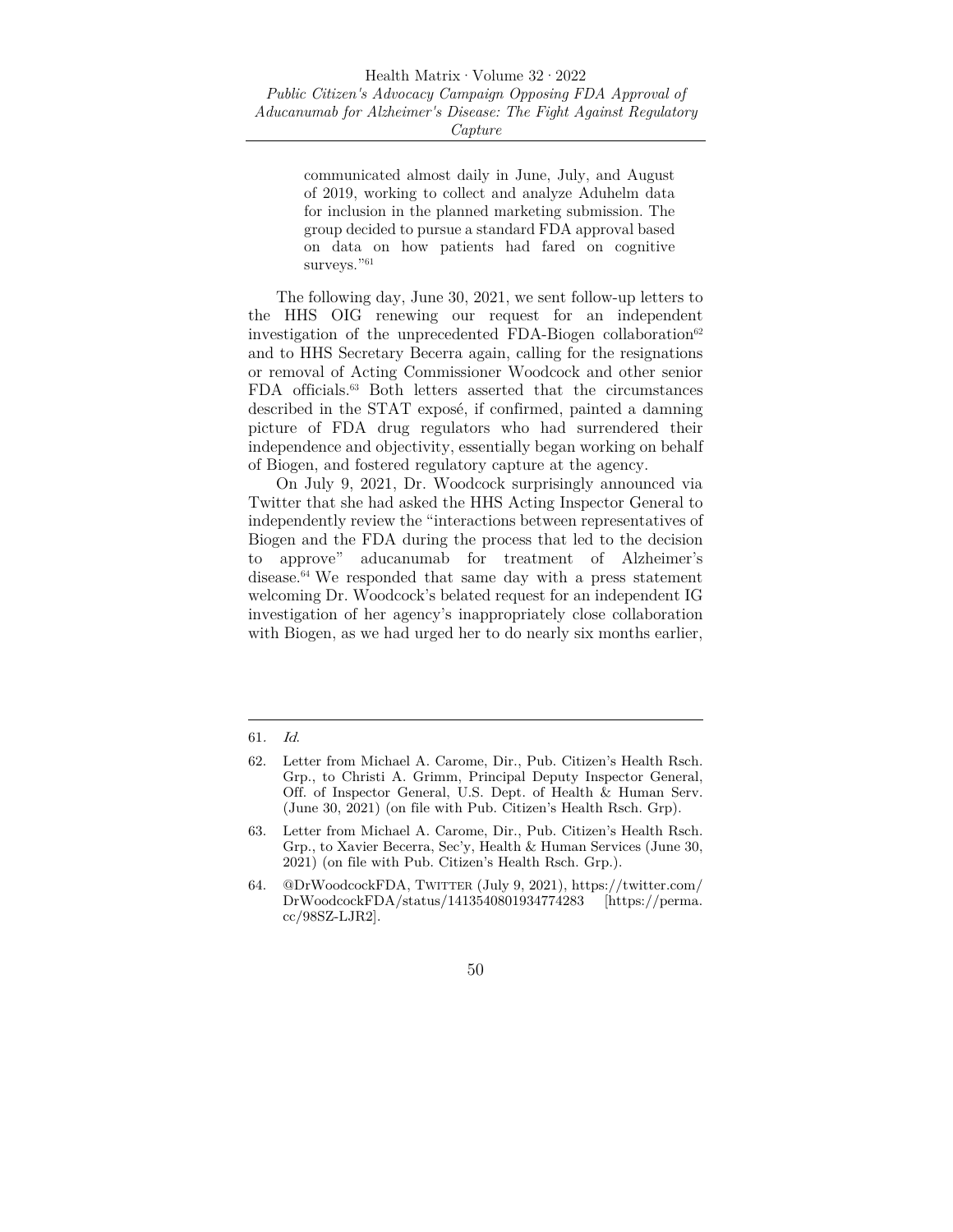and noting that the requested OIG investigation must examine the role that Dr. Woodcock played in the matter.<sup>65</sup>

On August 4, 2021, the HHS OIG finally announced that in response to concerns raised about the FDA's process for reviewing and approving aducanumab — including "allegations of an inappropriately close relationship between the FDA and the industry"66 — the OIG would review and assess how the FDA implemented the accelerated approval pathway for this drug and a sample of other drugs approved under this regulatory pathway.67 That review will include an examination of the interactions between the FDA and "outside parties" [i.e., Biogen and other drug company personnel] during the review and approval process of these drugs. This was exactly the type of investigation that we had requested in our original December 9, 2020, letter to the OIG.68 The OIG expects to issue its report in 2023.69

#### *Concluding Reflections: How Did the FDA Sink So Low?*

The FDA-Biogen collaboration regarding aducanumab and the agency's subsequent decision to approve the drug under the Accelerated Approval pathway exemplify the regulatory capture at the agency by the pharmaceutical industry. So how did we reach this point?

The origins of the FDA's decline as a pharmaceutical industry regulator date back to 1992 when Congress first passed the

<sup>65.</sup> Press Statement, Pub. Citizen, Woodcock's Role in Aducanumab's Approval Must Be Investigated as Part of IG Probe (July 9, 2021), https://www.citizen.org/news/statement-woodcocks-role-inaducanumabs-approval-must-be-investigated-as-part-of-ig-probe/ [https://perma.cc/P2NK-UBSC].

<sup>66</sup>. Review of the FDA's Accelerated Approval Pathway, U.S. DEPT. HEALTH & HUMAN SERV. OFF. INSPECTOR GEN. [hereinafter Review of the FDA's Accelerated Approval Pathway], https://oig.hhs.gov/ reports-and-publications/workplan/summary/wp-summary-0000608.asp [https://perma.cc/3LA5-JWAR] (last visited Feb. 27, 2022).

<sup>67</sup>. Id.

<sup>68.</sup> Letter from Carome to Grimm, supra note 31.

<sup>69</sup>. Review of the FDA's Accelerated Approval Pathway, supra note 66.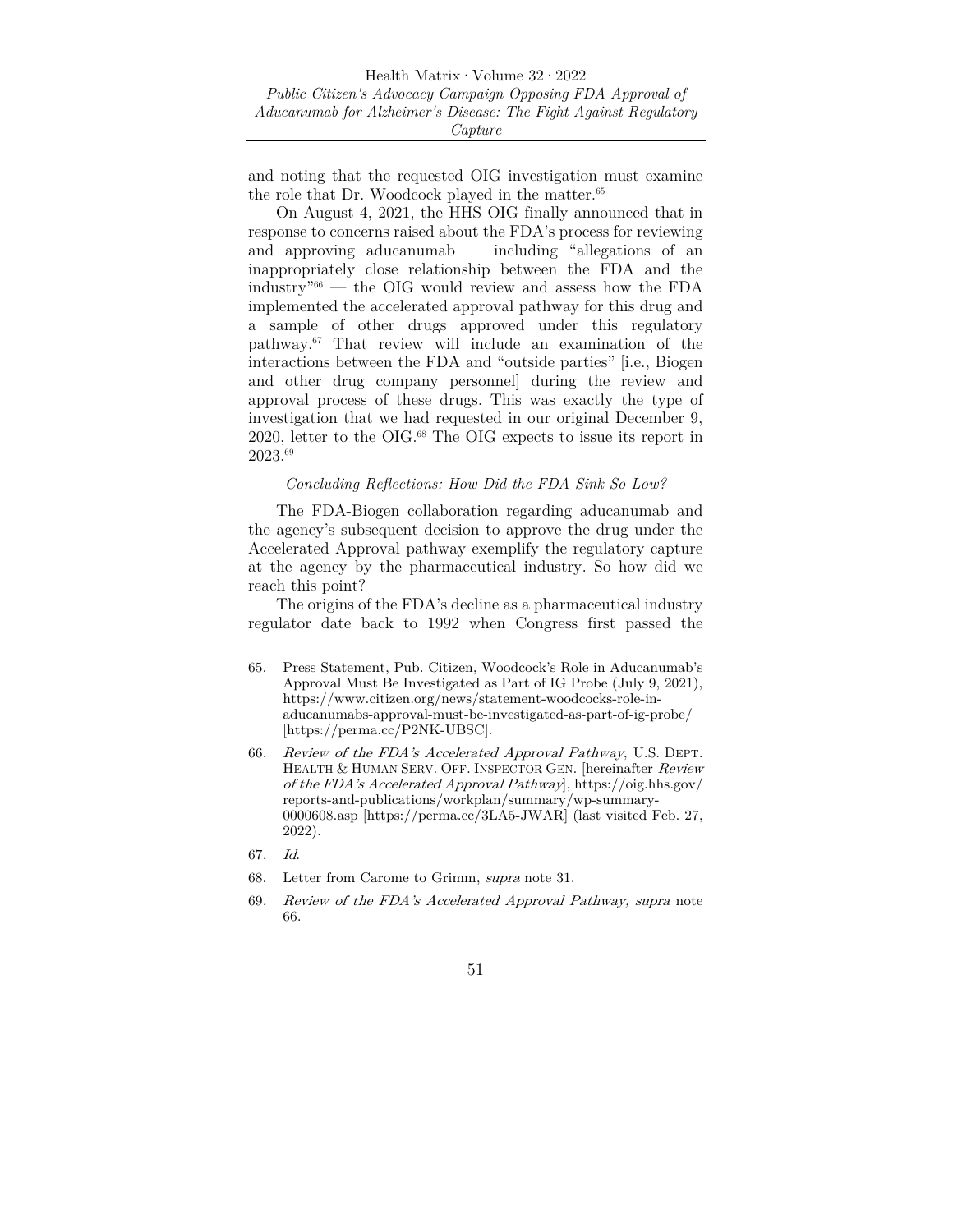Prescription Drug Use Fee Act (PDUFA).<sup>70</sup> PDUFA was intended to expedite the drug review process by providing the FDA with a new funding stream to hire additional medical officers and other staff to review NDAs. In exchange for this industry funding which across all FDA user fee programs totaled nearly \$1.2 billion dollars in fiscal year 2020 for review and oversight of human  $\text{drugs}^{71}$  — Congress required that the FDA meet benchmarks for timeliness of review and final decision making for drug marketing applications.

In addition, each five-year reauthorization of PDUFA has provided an opportunity for drug companies and their well-paid advocates to lobby Congress for additional legislative provisions that have, and have had, nothing to do the actual user fees, but instead weakened the standards for approving new drugs. For example, PDUFA's reauthorization in 1997 provided the vehicle for passage of the Food and Drug Administration Modernization Act, which permitted drug approval based on a single phase 3 clinical trial (instead of two), created the Fast-Track program for facilitating the development and expediting the review of drugs for treatment of serious or life-threatening conditions, and established the use of surrogate endpoints in clinical trials, among other things.72

Concerns about declining FDA standards for drug approvals were raised by some FDA staff following PDUFA's enactment. For example, in a 1998 anonymous survey study of FDA medical officers conducted by Public Citizen's Health Research Group, among the 53 medical officers who responded to the survey (out of 172 officers to whom the survey had been mailed), 17 described the then-current standards for the review of drug safety and efficacy as being "lower" or "much lower" than those in existence prior to 1995, and 34 stated that there was "somewhat greater"

<sup>70.</sup> Prescription Drug User Fee Act of 1992, Pub. L. No. 102-571.

<sup>71.</sup> U.S. FOOD & DRUG ADMIN., FISCAL YEAR 2021 JUSTIFICATION OF ESTIMATES FOR APPROPRIATIONS COMMITTEES (2021).

<sup>72.</sup> PETER LURIE & SIDNEY M. WOLFE, FDA MEDICAL OFFICERS REPORT LOWER STANDARDS PERMIT DANGEROUS DRUG APPROVALS: A PUBLIC CITIZEN'S HEALTH RESEARCH GROUP REPORT 2 (1998) [hereinafter LOWER STANDARDS]; Food and Drug Administration Modernization Act of 1997, Pub. L. No. 105-115, 111 Stat. 2296.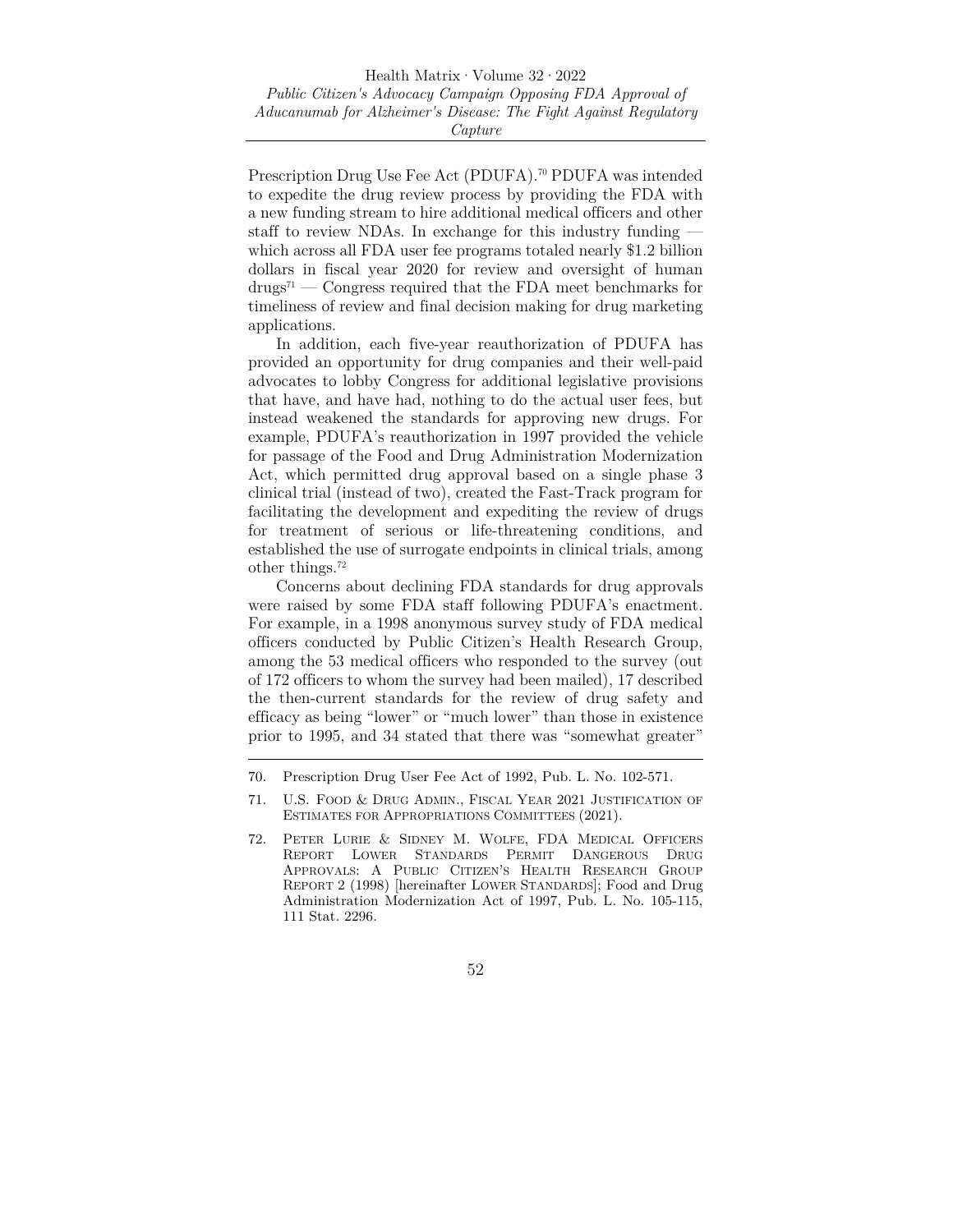or "much greater" pressure to approve a greater proportion of drugs than there was before 1995.73 Likewise, a 2003 HHS OIG report found that among 136 CDER reviewers surveyed, 36% were not confident in FDA decisions regarding the safety of a drug.74

Most importantly, the introduction of user fees gradually resulted in a fundamental shift in the relationship between the FDA and the regulated pharmaceutical industry, such that the agency came to view drug companies as partners, rather than regulated entities. FDA leaders for several years now have been transparent about the agency's partnership with industry. For example, in a 2014 speech to drug company executives then-FDA Commissioner Margaret Hamburg touted a "new era of partnership" with the biopharmaceutical industry.75

Partnerships involve close cooperation between two or more entities seeking to advance shared interests and objectives. But the dynamics of a partnership are incompatible with the relationship that should exist between a regulatory agency and regulated industry. The pharmaceutical industry's primary interest is to maximize profits selling drugs, which can conflict with what should be the FDA's primary interest: protecting public health.

In 2018, ProPublica published an exposé describing the deeply entrenched industry-friendly culture within the FDA.76 It reported that, according to former agency employees, as the FDA became more reliant on industry user fees to pay for drug reviews, it showed an increasing inclination to approve new drugs and

<sup>73.</sup> LOWER STANDARDS, supra note 72, at 3.

<sup>74.</sup> DEP'T OF HEALTH AND HUM. SERV. OFF. INSPECTOR GEN., FDA'S REVIEW PROCESS FOR NEW DRUG APP., PUB. OEI-01-01-00590 (2003).

<sup>75.</sup> Robert Weisman, FDA Chief Urges 'New Era of Partnership,' BOS. GLOBE (Apr. 5, 2014), http://www.bostonglobe.com/business/ 2014/04/04/fda-commissioner-calls-for-new-era-partnership-withbiopharma-industry/8676GZuMw8oEqaXt2HmkmK/story.html [https://perma.cc/4XBD-LPB5].

<sup>76.</sup> Caroline Chen, FDA Repays Industry by Rushing Risky Drugs to Market, PROPUBLICA (June 26, 2018), https://www. propublica.org/article/fda-repays-industry-by-rushing-risky-drugsto-market [https://perma.cc/CE3G-L5NM].

<sup>53</sup>